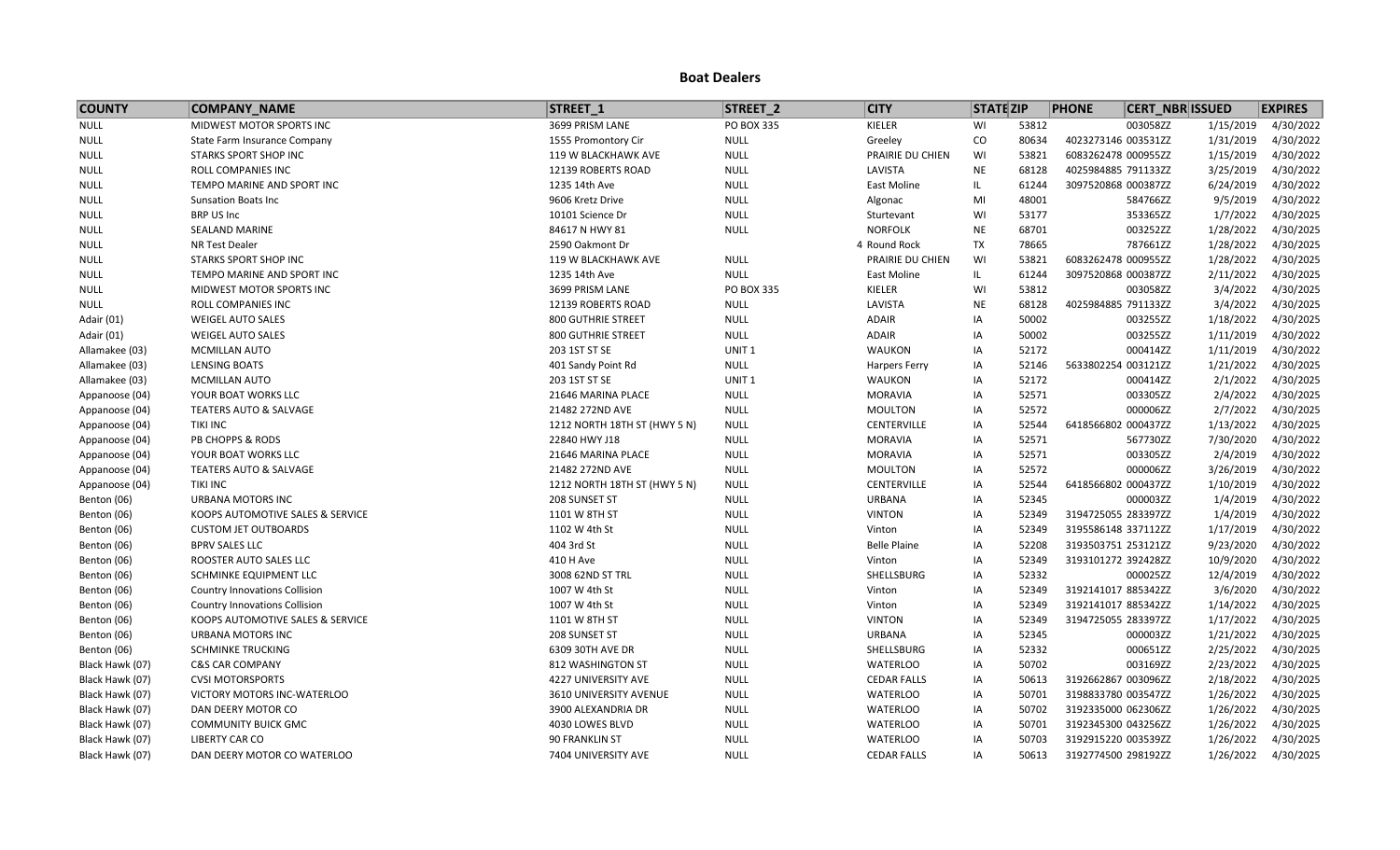| Black Hawk (07)  | MIDWEST BOATS SALES & REPAIR            | <b>6818 STREETER ROAD</b> | <b>NULL</b>       | <b>CEDAR FALLS</b> | ΙA | 50613 | 3192321268 000300ZZ | 2/3/2022  | 4/30/2025 |
|------------------|-----------------------------------------|---------------------------|-------------------|--------------------|----|-------|---------------------|-----------|-----------|
| Black Hawk (07)  | <b>WITHAM AUTO CENTERS</b>              | 2033 LAPORTE ROAD         | <b>NULL</b>       | <b>WATERLOO</b>    | ΙA | 50702 | 003237ZZ            | 1/31/2022 | 4/30/2025 |
| Black Hawk (07)  | JC S ENTERPIRSES INC DBA COOKS OUTDOORS | 1910 CENTER ST            | <b>NULL</b>       | <b>CEDAR FALLS</b> | ΙA | 50613 | 3192690128 857823ZZ | 5/30/2019 | 4/30/2022 |
| Black Hawk (07)  | <b>MIDWEST AUTO PARTS</b>               | 275 RAMPART LANE          | <b>NULL</b>       | <b>WATERLOO</b>    | IA | 50707 | 003536ZZ            | 6/6/2019  | 4/30/2022 |
| Black Hawk (07)  | <b>WITHAM AUTO CENTERS</b>              | 2033 LAPORTE ROAD         | <b>NULL</b>       | <b>WATERLOO</b>    | ΙA | 50702 | 003237ZZ            | 4/30/2019 | 4/30/2022 |
| Black Hawk (07)  | JOHN DEERY MOTORS                       | 6823 UNIVERSITY AVE       | <b>NULL</b>       | <b>CEDAR FALLS</b> | IA | 50613 | 000036ZZ            | 4/30/2019 | 4/30/2022 |
| Black Hawk (07)  | PRIME OUTDOORS                          | 204 Fletcher Ave          | <b>NULL</b>       | Waterloo           | ΙA | 50701 | 3192404900 127471ZZ | 1/11/2021 | 4/30/2022 |
| Black Hawk (07)  | Re-Cycle                                | 1516 Laporte Rd           | <b>NULL</b>       | Waterloo           | ΙA | 50702 | 3916215293 424480ZZ | 3/30/2020 | 4/30/2022 |
| Black Hawk (07)  | DAN DEERY MOTOR CO WATERLOO             | 7404 UNIVERSITY AVE       | <b>NULL</b>       | <b>CEDAR FALLS</b> | IA | 50613 | 3192774500 298192ZZ | 1/11/2019 | 4/30/2022 |
| Black Hawk (07)  | <b>COMMUNITY BUICK GMC</b>              | 4030 LOWES BLVD           | <b>NULL</b>       | <b>WATERLOO</b>    | ΙA | 50701 | 3192345300 043256ZZ | 1/7/2019  | 4/30/2022 |
| Black Hawk (07)  | <b>LIBERTY CAR CO</b>                   | 90 FRANKLIN ST            | <b>NULL</b>       | <b>WATERLOO</b>    | IA | 50703 | 3192915220 003539ZZ | 1/16/2019 | 4/30/2022 |
| Black Hawk (07)  | <b>FARRIS AUTO</b>                      | 4007 UNIVERSITY AVE       | <b>NULL</b>       | <b>WATERLOO</b>    | ΙA | 50701 | 3192320119 003544ZZ | 1/22/2019 | 4/30/2022 |
| Black Hawk (07)  | WHEELS UNLIMITED LLC                    | 1602 CENTER ST            | <b>NULL</b>       | <b>CEDAR FALLS</b> | ΙA | 50613 | 3192772566 003253ZZ | 1/7/2019  | 4/30/2022 |
| Black Hawk (07)  | DR POWER SPORTS                         | 3600 FAST LANE            | <b>NULL</b>       | <b>CEDAR FALLS</b> | IA | 50613 | 3192356453 003005ZZ | 1/29/2019 | 4/30/2022 |
| Black Hawk (07)  | <b>CVSI MOTORSPORTS</b>                 | 4227 UNIVERSITY AVE       | <b>NULL</b>       | <b>CEDAR FALLS</b> | IA | 50613 | 3192662867 003096ZZ | 1/8/2019  | 4/30/2022 |
| Black Hawk (07)  | DAN DEERY MOTOR CO                      | 3900 ALEXANDRIA DR        | <b>NULL</b>       | <b>WATERLOO</b>    | ΙA | 50702 | 3192335000 062306ZZ | 1/11/2019 | 4/30/2022 |
| Black Hawk (07)  | CAMPING WORLD RV SALES                  | 7805 ACE PLACE            | <b>NULL</b>       | <b>CEDAR FALLS</b> | ΙA | 50613 | 3192772641 026740ZZ | 3/14/2019 | 4/30/2022 |
| Black Hawk (07)  | MIDWEST BOATS SALES & REPAIR            | <b>6818 STREETER ROAD</b> | <b>NULL</b>       | <b>CEDAR FALLS</b> | ΙA | 50613 | 3192321268 000300ZZ | 3/20/2019 | 4/30/2022 |
| Black Hawk (07)  | <b>CHAIN OF LAKES MARINE INC</b>        | 2909 Airport Blvd         | <b>NULL</b>       | Waterloo           | IA | 50703 | 3192331000 000992ZZ | 4/1/2019  | 4/30/2022 |
| Black Hawk (07)  | <b>C&amp;S CAR COMPANY</b>              | 812 WASHINGTON ST         | <b>NULL</b>       | <b>WATERLOO</b>    | IA | 50702 | 003169ZZ            | 4/17/2019 | 4/30/2022 |
| Boone (08)       | MOFFITTS INC                            | 1819 SE MARSHALL ST       | <b>NULL</b>       | <b>BOONE</b>       | IA | 50036 | 000266ZZ            | 1/18/2019 | 4/30/2022 |
| Boone (08)       | MOFFITTS INC                            | 1819 SE MARSHALL ST       | <b>NULL</b>       | <b>BOONE</b>       | IA | 50036 | 000266ZZ            | 1/24/2022 | 4/30/2025 |
| Bremer (09)      | Newy's Moto                             | 111 E Main St             | <b>NULL</b>       | Denver             | IA | 50622 | 3192396399 930104ZZ | 4/7/2021  | 4/30/2022 |
| Bremer (09)      | <b>CRAWDADDY OUTDOORS</b>               | 207 E BREMER AVE          | <b>NULL</b>       | WAVERLY            | ΙA | 50677 | 3193529129 003199ZZ | 4/1/2019  | 4/30/2022 |
| Bremer (09)      | LIQUID GLASS INC                        | 3177 140th St             | PO Box 209        | <b>SUMNER</b>      | IA | 50674 | 3195380260 522603ZZ | 3/25/2019 | 4/30/2022 |
| Bremer (09)      | LIQUID GLASS INC                        | 3177 140th St             | PO Box 209        | <b>SUMNER</b>      | IA | 50674 | 3195380260 522603ZZ | 2/18/2022 | 4/30/2025 |
| Buchanan (10)    | <b>SHAYS MINNKOTA &amp; MARINE</b>      | 117 MAIN ST N             | <b>NULL</b>       | <b>HAZLETON</b>    | IA | 50641 | 5639209915 280469ZZ | 4/2/2019  | 4/30/2022 |
| Buchanan (10)    | <b>OUTBACK BOATS</b>                    | 21505 Pleasant Dr         | <b>NULL</b>       | Bernard            | IA | 52032 | 5636082761 003102ZZ | 2/19/2019 | 4/30/2022 |
| Buchanan (10)    | <b>ABC TRUCKS</b>                       | 300 N MAIN STREET         | <b>NULL</b>       | <b>HAZLETON</b>    | ΙA | 50641 | 3196362575 919006ZZ | 1/21/2019 | 4/30/2022 |
| Buchanan (10)    | <b>GAVIN MARINE INC</b>                 | 101 INDUSTRIAL DR         | <b>NULL</b>       | <b>FAIRBANK</b>    | IA | 50629 | 3196352000 003148ZZ | 1/8/2019  | 4/30/2022 |
| Buchanan (10)    | <b>TWR Dock and Marine</b>              | 610 Warner St             | <b>NULL</b>       | Lamont             | IA | 50650 | 5639242222 273447ZZ | 1/27/2021 | 4/30/2022 |
| Buchanan (10)    | <b>OUTBACK BOATS</b>                    | 21505 Pleasant Dr         | <b>NULL</b>       | Bernard            | ΙA | 52032 | 5636082761 003102ZZ | 1/10/2022 | 4/30/2025 |
| Buchanan (10)    | R & J BOAT SALES                        | 505 10TH ST               | <b>NULL</b>       | <b>JESUP</b>       | IA | 50648 | 003310ZZ            | 4/30/2019 | 4/30/2022 |
| Buchanan (10)    | <b>BUTCHS BOATS</b>                     | 2563 DANIEL AVE           | <b>NULL</b>       | <b>JESUP</b>       | ΙA | 50648 | 003128ZZ            | 5/21/2019 | 4/30/2022 |
| Buchanan (10)    | <b>CLOSE ENCOUNTERS</b>                 | 3351 130th St             | <b>NULL</b>       | Lamont             | ΙA | 50650 | 5639209672 001056ZZ | 6/6/2019  | 4/30/2022 |
| Buchanan (10)    | <b>GAVIN MARINE INC</b>                 | 101 INDUSTRIAL DR         | <b>NULL</b>       | <b>FAIRBANK</b>    | IA | 50629 | 3196352000 003148ZZ | 1/18/2022 | 4/30/2025 |
| Buchanan (10)    | <b>SHAYS MINNKOTA &amp; MARINE</b>      | 117 MAIN ST N             | <b>NULL</b>       | <b>HAZLETON</b>    | ΙA | 50641 | 5639209915 280469ZZ | 1/19/2022 | 4/30/2025 |
| Buena Vista (11) | <b>Buena Vista Auto Sales</b>           | 1030 Lake Ave             | <b>NULL</b>       | Storm Lake         | IA | 50588 | 7122518118 268677ZZ | 7/1/2021  | 4/30/2022 |
| Buena Vista (11) | <b>STORM LAKE HONDA</b>                 | 3040 EXPANSION BLVD       | <b>NULL</b>       | <b>STORM LAKE</b>  | IA | 50588 | 7127322460 000324ZZ | 3/4/2019  | 4/30/2022 |
| Buena Vista (11) | STORM LAKE MARINA                       | 207 W MARINA RD # 1231    | <b>NULL</b>       | <b>STORM LAKE</b>  | ΙA | 50588 | 5073604757 594674ZZ | 4/1/2019  | 4/30/2022 |
| Butler (12)      | HIGHWAY 57 AUTO INC                     | 1308 HWY 57               | <b>NULL</b>       | PARKERSBURG        | IA | 50665 | 3193461026 744704ZZ | 3/29/2019 | 4/30/2022 |
| Butler (12)      | R & J AUTO LLC                          | PO Box 297                | <b>NULL</b>       | Parkersburg        | ΙA | 50665 | 3194049040 373342ZZ | 2/5/2019  | 4/30/2022 |
| Butler (12)      | <b>OBRIEN BOAT SHOP</b>                 | 101 S 1ST ST              | <b>PO BOX 596</b> | GREENE             | IA | 50636 | 6418234253 000800ZZ | 4/24/2019 | 4/30/2022 |
| Butler (12)      | R & J AUTO LLC                          | <b>PO Box 297</b>         | <b>NULL</b>       | Parkersburg        | IA | 50665 | 3194049040 373342ZZ | 2/11/2022 | 4/30/2025 |
|                  |                                         |                           |                   |                    |    |       |                     |           |           |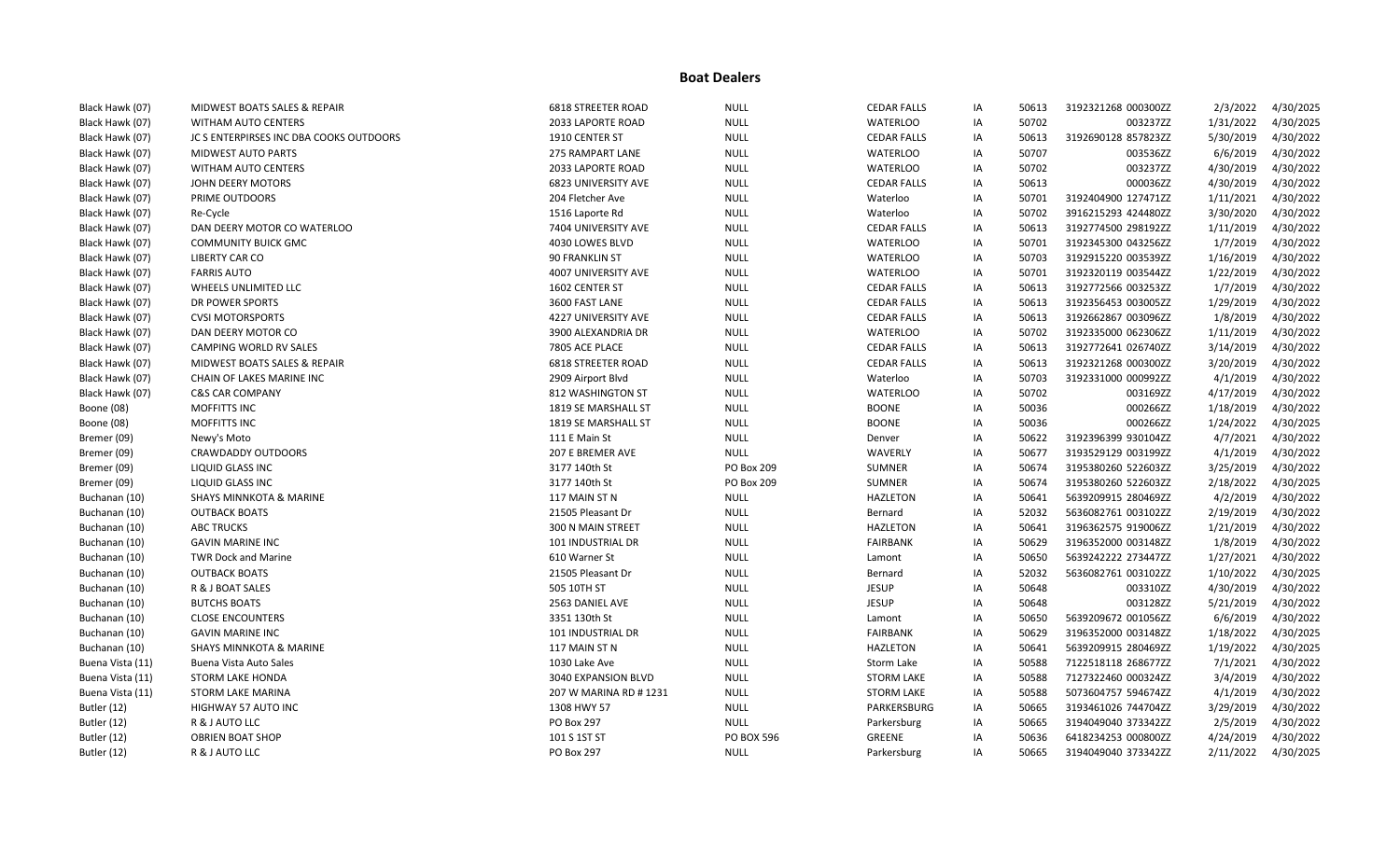| Calhoun (13)     | TWIN LAKES MARINA & SPORT                | 7200 TWIN LAKES RD               | <b>NULL</b>          | <b>ROCKWELL</b>    | IA | 50579 | 7122978823 869936ZZ | 1/14/2019 | 4/30/2022 |
|------------------|------------------------------------------|----------------------------------|----------------------|--------------------|----|-------|---------------------|-----------|-----------|
| Carroll (14)     | <b>OLSENS OUTDOOR POWER</b>              | 19072 KITTYHAWK AVE              | <b>NULL</b>          | CARROLL            | ΙA | 51401 | 7127754000 595751ZZ | 1/14/2019 | 4/30/2022 |
| Carroll (14)     | M & M MOTORSPORTS                        | 19976 TIMBER AVE                 | <b>NULL</b>          | <b>GLIDDEN</b>     | IA | 51443 | 7126599600 000033ZZ | 1/3/2019  | 4/30/2022 |
| Carroll (14)     | WITTROCK MOTOR COMPANY                   | 1019 HWY 30 W                    | <b>NULL</b>          | CARROLL            | IA | 51401 | 7127929234 953908ZZ | 3/25/2019 | 4/30/2022 |
| Carroll (14)     | VAN WALL EQUIPMENT INC                   | 21071 180TH STREET               | <b>NULL</b>          | CARROLL            | IA | 51401 | 7127921400 146551ZZ | 2/27/2019 | 4/30/2022 |
| Carroll (14)     | JETS HOLDINGS LLC DBA JETS OUTDOOR POWER | 1407 RADIANT ROAD                | <b>NULL</b>          | CARROLL            | IA | 51401 | 7122103916 070758ZZ | 1/29/2019 | 4/30/2022 |
| Carroll (14)     | SELECT AUTO INC                          | 306 N CARROLL                    | <b>NULL</b>          | CARROLL            | IA | 51401 | 7127922126 974279ZZ | 4/30/2019 | 4/30/2022 |
| Carroll (14)     | Karl Pre-Owned                           | 125 EAST 9TH STREET              | PO BOX 212           | GLIDDEN            | IA | 51443 | 7126592209 303341ZZ | 5/27/2020 | 4/30/2022 |
| Carroll (14)     | SELECT AUTO INC                          | 306 N CARROLL                    | <b>NULL</b>          | CARROLL            | IA | 51401 | 7127922126 974279ZZ | 1/18/2022 | 4/30/2025 |
| Carroll (14)     | <b>M &amp; M MOTORSPORTS</b>             | 19976 TIMBER AVE                 | <b>NULL</b>          | <b>GLIDDEN</b>     | IA | 51443 | 7126599600 000033ZZ | 1/24/2022 | 4/30/2025 |
| Carroll (14)     | WITTROCK MOTOR COMPANY                   | 1019 HWY 30 W                    | <b>NULL</b>          | CARROLL            | IA | 51401 | 7127929234 953908ZZ | 3/9/2022  | 4/30/2025 |
| Cass (15)        | NISHNA VALLEY CYCLE                      | 2500 EAST 7TH STREET             | <b>NULL</b>          | <b>ATLANTIC</b>    | IA | 50022 | 8885776406 003173ZZ | 1/12/2022 | 4/30/2025 |
| Cass (15)        | NISHNA VALLEY CYCLE                      | 2500 EAST 7TH STREET             | <b>NULL</b>          | <b>ATLANTIC</b>    | IA | 50022 | 8885776406 003173ZZ | 1/22/2019 | 4/30/2022 |
| Cass (15)        | <b>OLSENS OUTDOOR POWER</b>              | 2800 E 7TH ST                    | <b>NULL</b>          | <b>ATLANTIC</b>    | IA | 50022 | 7122434867 003338ZZ | 1/29/2019 | 4/30/2022 |
| Cedar (16)       | WEST BRANCH FORD INC                     | PO BOX 516                       | 346 WEST MAIN STREET | <b>WEST BRANCH</b> | IA | 52358 | 000066ZZ            | 1/17/2019 | 4/30/2022 |
| Cedar (16)       | KINION AUTO SALES/SERVICE INC            | 100 INDUSTRIAL PARK DRIVE        | <b>NULL</b>          | CLARENCE           | IA | 52216 | 5634522450 003233ZZ | 4/9/2019  | 4/30/2022 |
| Cedar (16)       | <b>Browns West Branch</b>                | 205 Tidewater Dr                 | <b>NULL</b>          | West Branch        | IA | 52358 | 3196434220 552545ZZ | 5/29/2019 | 4/30/2022 |
| Cedar (16)       | <b>Mancave Enterprizes</b>               | 607 N 4th St                     | <b>NULL</b>          | West Branch        | IA | 52358 | 3197591040 155074ZZ | 3/6/2020  | 4/30/2022 |
| Cedar (16)       | KINION AUTO SALES/SERVICE INC            | <b>100 INDUSTRIAL PARK DRIVE</b> | <b>NULL</b>          | <b>CLARENCE</b>    | IA | 52216 | 5634522450 003233ZZ | 2/4/2022  | 4/30/2025 |
| Cedar (16)       | Browns West Branch Ford                  | 346 W Main St                    | <b>NULL</b>          | West Branch        | IA | 52358 | 575934ZZ            | 2/4/2022  | 4/30/2025 |
| Cerro Gordo (17) | Lake Dream Docks and Rentals             | 601 W Lake St                    | <b>PO Box 227</b>    | Ventura            | IA | 50482 | 659297ZZ            | 1/28/2022 | 4/30/2025 |
| Cerro Gordo (17) | Roberts Marine Inc                       | 915 N 40th St                    | <b>PO Box 581</b>    | Clear Lake         | IA | 50428 | 471732ZZ            | 1/28/2022 | 4/30/2025 |
| Cerro Gordo (17) | <b>CLEAR LAKE BOATS</b>                  | 1604 S SHORE DR                  | PO BOX 269           | <b>CLEAR LAKE</b>  | IA | 50428 | 6413570127 000256ZZ | 1/20/2022 | 4/30/2025 |
| Cerro Gordo (17) | LTBC LLC                                 | 4859 S SHORE DR                  | <b>NULL</b>          | <b>CLEAR LAKE</b>  | IA | 50428 | 6412311414 482769ZZ | 4/3/2019  | 4/30/2022 |
| Cerro Gordo (17) | <b>ROXANES MARINE</b>                    | 10 7TH ST NW                     | <b>NULL</b>          | <b>MASON CITY</b>  | IA | 50401 | 6413575680 000015ZZ | 2/11/2019 | 4/30/2022 |
| Cerro Gordo (17) | HARLEY DAVIDSON INC OF MASON CITY        | 706 S FEDERAL                    | <b>NULL</b>          | <b>MASON CITY</b>  | IA | 50401 | 6414236007 000278ZZ | 2/27/2019 | 4/30/2022 |
| Cerro Gordo (17) | <b>HOUSE OF SPORTS</b>                   | 3431 4TH ST SW                   | PO BOX 1712          | <b>MASON CITY</b>  | IA | 50401 | 6414242861 000382ZZ | 1/14/2019 | 4/30/2022 |
| Cerro Gordo (17) | MASON CITY MOTOR CO LLC                  | 4510 4TH ST SW                   | <b>NULL</b>          | <b>MASON CITY</b>  | IA | 50401 | 6414244033 733563ZZ | 1/2/2019  | 4/30/2022 |
| Cerro Gordo (17) | MOVEMENT SOLUTIONS OF CLEAR LAKE INC     | 712 HWY 18E                      | <b>NULL</b>          | <b>CLEAR LAKE</b>  | IA | 50428 | 6413573535 010642ZZ | 1/11/2019 | 4/30/2022 |
| Cerro Gordo (17) | <b>XELARATE MOTORS INC</b>               | 309 S 20TH ST                    | PO BOX 246           | <b>CLEAR LAKE</b>  | IA | 50428 | 6413571173 000022ZZ | 1/9/2019  | 4/30/2022 |
| Cerro Gordo (17) | <b>CLEAR LAKE BOATS</b>                  | 1604 S SHORE DR                  | PO BOX 269           | <b>CLEAR LAKE</b>  | IA | 50428 | 6413570127 000256ZZ | 1/9/2019  | 4/30/2022 |
| Cerro Gordo (17) | AUTO EDGE INC                            | 4750 4TH ST SW                   | <b>NULL</b>          | <b>MASON CITY</b>  | IA | 50401 | 674580ZZ            | 1/2/2019  | 4/30/2022 |
| Cerro Gordo (17) | <b>KEMMERER MARINE INC</b>               | 915 N 40TH ST                    | <b>NULL</b>          | <b>CLEAR LAKE</b>  | IA | 50428 | 000438ZZ            | 1/8/2019  | 4/30/2022 |
| Cerro Gordo (17) | <b>MASON CITY POWERSPORTS</b>            | 12499 265TH ST                   | <b>NULL</b>          | <b>MASON CITY</b>  | IA | 50401 | 6414233181 003152ZZ | 2/4/2019  | 4/30/2022 |
| Cerro Gordo (17) | <b>MASON CITY HONDA</b>                  | 152 5TH ST SW                    | <b>NULL</b>          | <b>MASON CITY</b>  | IA | 50401 | 6414220000 000213ZZ | 1/10/2019 | 4/30/2022 |
| Cerro Gordo (17) | <b>MASON CITY HONDA</b>                  | 152 5TH ST SW                    | <b>NULL</b>          | <b>MASON CITY</b>  | IA | 50401 | 6414220000 000213ZZ | 3/7/2022  | 4/30/2025 |
| Cerro Gordo (17) | LTBC LLC                                 | 4859 S SHORE DR                  | <b>NULL</b>          | <b>CLEAR LAKE</b>  | IA | 50428 | 6412311414 482769ZZ | 3/8/2022  | 4/30/2025 |
| Cerro Gordo (17) | <b>XELARATE MOTORS INC</b>               | 309 S 20TH ST                    | PO BOX 246           | <b>CLEAR LAKE</b>  | IA | 50428 | 6413571173 000022ZZ | 2/11/2022 | 4/30/2025 |
| Cerro Gordo (17) | <b>ROXANES MARINE</b>                    | 10 7TH ST NW                     | <b>NULL</b>          | <b>MASON CITY</b>  | IA | 50401 | 6413575680 000015ZZ | 2/7/2022  | 4/30/2025 |
| Cerro Gordo (17) | MASON CITY MOTOR CO LLC                  | 4510 4TH ST SW                   | <b>NULL</b>          | <b>MASON CITY</b>  | IA | 50401 | 6414244033 733563ZZ | 2/9/2022  | 4/30/2025 |
| Cherokee (18)    | <b>HOLZHAUER MOTOR LTD</b>               | PO BOX 479                       | 1601 N SECOND ST     | <b>CHEROKEE</b>    | IA | 51012 | 7122255713 003313ZZ | 2/15/2019 | 4/30/2022 |
| Chickasaw (19)   | <b>BODENSTEINER MOTORSPORTS</b>          | 2037 200TH ST                    | <b>NULL</b>          | <b>NEW HAMPTON</b> | IA | 50659 | 6413943061 003537ZZ | 1/28/2019 | 4/30/2022 |
| Chickasaw (19)   | <b>BODENSTEINER MOTORSPORTS</b>          | 2037 200TH ST                    | <b>NULL</b>          | <b>NEW HAMPTON</b> | IA | 50659 | 6413943061 003537ZZ | 1/20/2022 | 4/30/2025 |
| Clay (21)        | THE STUDIO SUP LLC                       | 925 EAST 4TH STREET              | <b>NULL</b>          | SPENCER            | IA | 51301 | 8444268423 391041ZZ | 4/23/2019 | 4/30/2022 |
|                  |                                          |                                  |                      |                    |    |       |                     |           |           |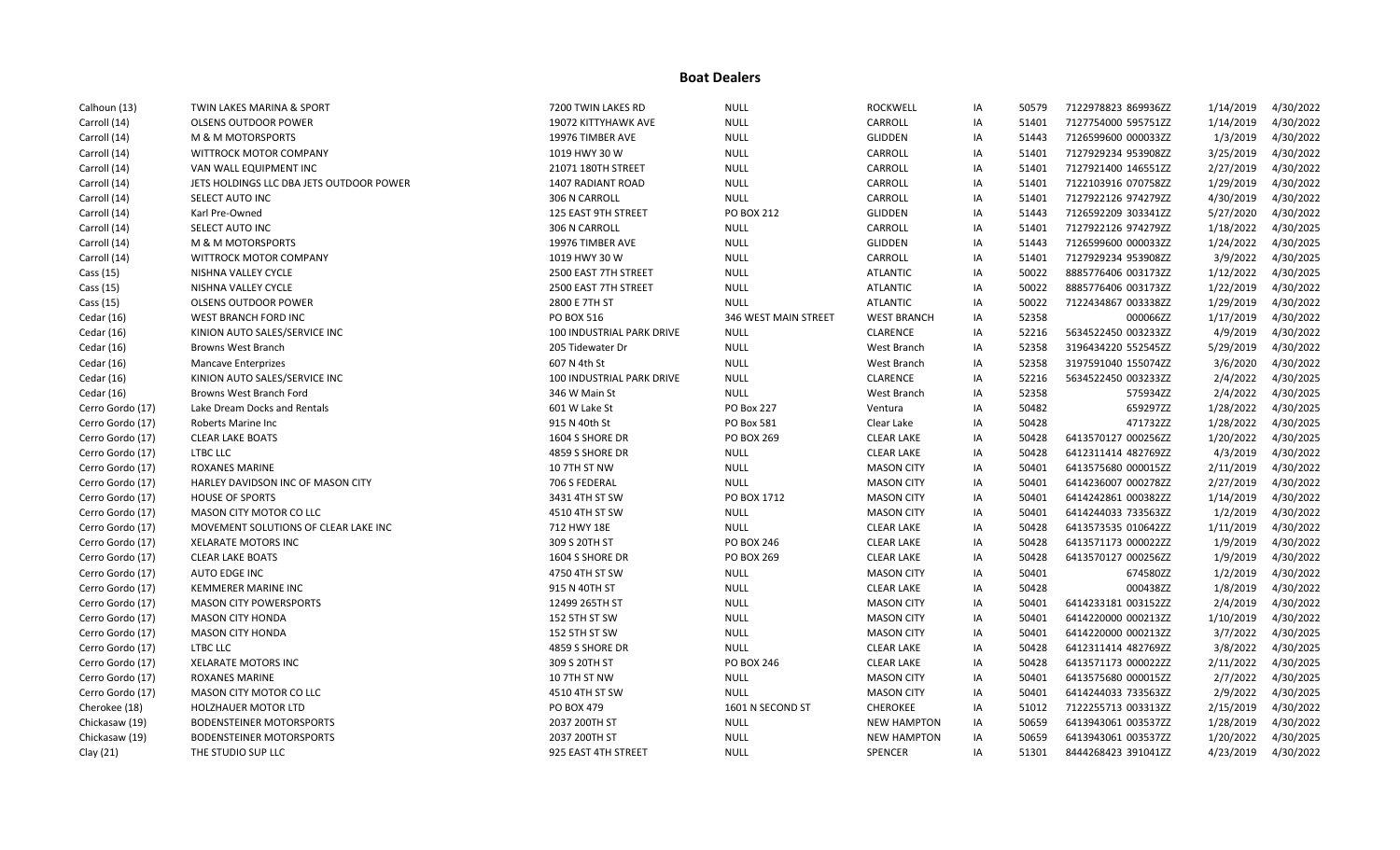| Clay (21)     | <b>BEST AUTO INC</b>                       | 900 S GRAND AVE           | <b>NULL</b>  | SPENCER                | IA | 51301 | 7122624581 037509ZZ | 1/12/2022 | 4/30/2025 |
|---------------|--------------------------------------------|---------------------------|--------------|------------------------|----|-------|---------------------|-----------|-----------|
| Clay (21)     | <b>BEST AUTO INC</b>                       | 900 S GRAND AVE           | <b>NULL</b>  | SPENCER                | IA | 51301 | 7122624581 037509ZZ | 1/2/2019  | 4/30/2022 |
| Clayton (22)  | <b>GUTTENBERG POWERSPORTS &amp; MARINE</b> | 31738 HIGHWAY 52          | <b>NULL</b>  | <b>GUTTENBERG</b>      | IA | 52052 | 5632522628 096106ZZ | 1/17/2019 | 4/30/2022 |
| Clayton (22)  | <b>BROWNS SALES &amp; LEASING</b>          | 202 S HIGHWAY 52          | <b>NULL</b>  | <b>GUTTENBERG</b>      | IA | 52052 | 001093ZZ            | 1/10/2019 | 4/30/2022 |
| Clayton (22)  | <b>J &amp; L MARINE</b>                    | 903 S HIGHWAY 52          | <b>NULL</b>  | <b>GUTTENBERG</b>      | IA | 52052 | 000281ZZ            | 1/8/2019  | 4/30/2022 |
| Clayton (22)  | <b>BROWNS SALES &amp; LEASING</b>          | 202 S HIGHWAY 52          | <b>NULL</b>  | <b>GUTTENBERG</b>      | IA | 52052 | 001093ZZ            | 1/13/2022 | 4/30/2025 |
| Clayton (22)  | BROWNS SALES & LEASING                     | 109 GUNDER RD             | <b>NULL</b>  | <b>ELKADER</b>         | IA | 52043 | 989966ZZ            | 4/24/2019 | 4/30/2022 |
| Clayton (22)  | <b>J &amp; M MARINE</b>                    | 903 S HIGHWAY 52          | <b>NULL</b>  | <b>GUTTENBERG</b>      | IA | 52052 | 900165ZZ            | 1/22/2020 | 4/30/2022 |
| Clayton (22)  | <b>BROWNS SALES &amp; LEASING</b>          | 109 GUNDER RD             | <b>NULL</b>  | <b>ELKADER</b>         | IA | 52043 | 989966ZZ            | 1/20/2022 | 4/30/2025 |
| Clinton (23)  | <b>GERDES NORTHEND AUTO LLC</b>            | 306 23RD AVE N            | <b>NULL</b>  | <b>CLINTON</b>         | IA | 52732 | 5632424111 086659ZZ | 1/18/2022 | 4/30/2025 |
| Clinton (23)  | D & K MARINE REPAIR                        | 2403 7TH AVE              | <b>NULL</b>  | CAMANCHE               | IA | 52730 | 5632594340 976155ZZ | 1/18/2022 | 4/30/2025 |
| Clinton (23)  | ALS CASH VINTAGE AUTOS                     | 2151 240TH AVE            | <b>NULL</b>  | DE WITT                | IA | 52742 | 5632124530 003107ZZ | 1/18/2022 | 4/30/2025 |
| Clinton (23)  | RIGHT LANE MOTORS LLC                      | 1960 S 21ST STREET        | <b>NULL</b>  | <b>CLINTON</b>         | IA | 52732 | 5632198890 678555ZZ | 2/4/2022  | 4/30/2025 |
| Clinton (23)  | PLANET AUTO                                | 2726 LINCOLN WAY          | <b>NULL</b>  | <b>CLINTON</b>         | IA | 52732 | 003014ZZ            | 1/27/2022 | 4/30/2025 |
| Clinton (23)  | <b>Great River Auto Sales</b>              | 2215 Lincoln Way          | <b>NULL</b>  | Clinton                | IA | 52732 | 5632430325 201752ZZ | 6/18/2020 | 4/30/2022 |
| Clinton (23)  | Irvine Motor Company LLC                   | 1510 camanche ave         | <b>NULL</b>  | clinton                | IA | 52732 | 577128ZZ            | 7/30/2020 | 4/30/2022 |
| Clinton (23)  | ROYS REPAIR SERVICES                       | <b>124 7TH AVE SO</b>     | <b>NULL</b>  | <b>CLINTON</b>         | IA | 52732 | 000078ZZ            | 1/2/2019  | 4/30/2022 |
| Clinton (23)  | D & K MARINE REPAIR                        | 2403 7TH AVE              | <b>NULL</b>  | CAMANCHE               | IA | 52730 | 5632594340 976155ZZ | 1/4/2019  | 4/30/2022 |
| Clinton (23)  | PLANET AUTO                                | 2726 LINCOLN WAY          | <b>NULL</b>  | <b>CLINTON</b>         | IA | 52732 | 003014ZZ            | 2/22/2019 | 4/30/2022 |
| Clinton (23)  | ALS CASH VINTAGE AUTOS                     | 2151 240TH AVE            | <b>NULL</b>  | DE WITT                | IA | 52742 | 5632124530 003107ZZ | 1/14/2019 | 4/30/2022 |
| Clinton (23)  | <b>GERDES NORTHEND AUTO LLC</b>            | 306 23RD AVE N            | <b>NULL</b>  | <b>CLINTON</b>         | IA | 52732 | 5632424111 086659ZZ | 1/16/2019 | 4/30/2022 |
| Clinton (23)  | RIGHT LANE MOTORS LLC                      | 1960 S 21ST STREET        | <b>NULL</b>  | <b>CLINTON</b>         | IA | 52732 | 5632198890 678555ZZ | 1/18/2019 | 4/30/2022 |
| Clinton (23)  | <b>ILLOWA PRO-DRIVE</b>                    | 1701 MAIN AVE             | <b>NULL</b>  | <b>CLINTON</b>         | IA | 52732 | 5632428969 003131ZZ | 1/4/2019  | 4/30/2022 |
| Clinton (23)  | <b>COLOURS-IN-MOTION LLC</b>               | 420 3RD ST                | <b>NULL</b>  | LOW MOOR               | IA | 52757 | 001073ZZ            | 2/25/2019 | 4/30/2022 |
| Crawford (24) | <b>WADERICH AUTO SALES</b>                 | 420 S MAIN ST             | <b>NULL</b>  | <b>DENISON</b>         | IA | 51442 | 003182ZZ            | 1/2/2019  | 4/30/2022 |
| Crawford (24) | <b>QUALITY COMMUNICATIONS LLC</b>          | 2419 AIRPORT ST           | <b>NULL</b>  | <b>DENISON</b>         | IA | 51442 | 003522ZZ            | 3/27/2019 | 4/30/2022 |
| Crawford (24) | <b>WADERICH AUTO SALES</b>                 | 420 S MAIN ST             | <b>NULL</b>  | <b>DENISON</b>         | IA | 51442 | 003182ZZ            | 1/12/2022 | 4/30/2025 |
| Dallas (25)   | MCKEE AUTO CENTER                          | 400 1ST AVE. PO BOX 160   | <b>NULL</b>  | PERRY                  | IA | 50220 | 5154653564 003137ZZ | 5/12/2021 | 4/30/2022 |
| Dallas (25)   | <b>Mitey Toon Pontoons</b>                 | 411 S 14th St             | <b>NULL</b>  | Adel                   | IA | 50003 | 988382ZZ            | 7/9/2020  | 4/30/2022 |
| Dallas (25)   | INSURANCE AUTO AUCTIONS CORP               | 1000 ARMSTRONG DRIVE      | <b>NULL</b>  | DE SOTO                | IA | 50069 | 7084927282 529647ZZ | 1/25/2022 | 4/30/2025 |
| Dallas (25)   | <b>IMT GROUP</b>                           | 7825 Mills Civic Pkwy     | <b>NULL</b>  | <b>West Des Moines</b> | IA | 50266 | 5153272855 885250ZZ | 2/7/2022  | 4/30/2025 |
| Dallas (25)   | BRIGHTWELLS BOATHOUSE INC                  | 30413 K Ave               | <b>NULL</b>  | Adel                   | IA | 50003 | 5152760093 003267ZZ | 1/20/2022 | 4/30/2025 |
| Dallas (25)   | <b>BRIGHTWELLS BOATHOUSE INC</b>           | 30413 K Ave               | <b>NULL</b>  | Adel                   | IA | 50003 | 5152760093 003267ZZ | 1/7/2019  | 4/30/2022 |
| Dallas (25)   | <b>INSURANCE AUTO AUCTIONS CORP</b>        | 1000 ARMSTRONG DRIVE      | <b>NULL</b>  | DE SOTO                | IA | 50069 | 7084927282 529647ZZ | 1/29/2019 | 4/30/2022 |
| Dallas (25)   | INSURANCE AUTO AUCTION CORP-WAUKEE         | <b>3277 UTE AVE</b>       | <b>NULL</b>  | WAUKEE                 | IA | 50263 | 003533ZZ            | 1/15/2019 | 4/30/2022 |
| Dallas (25)   | MCKEE AUTO CENTER                          | 400 1ST AVE. PO BOX 160   | <b>NULL</b>  | PERRY                  | IA | 50220 | 5154653564 003137ZZ | 2/24/2022 | 4/30/2025 |
| Davis (26)    | SPILMAN AUTO PARTS INC                     | 20311 OLD HWY 2 PO BOX 31 | <b>NULL</b>  | <b>BLOOMFIELD</b>      | IA | 52537 | 6416642463 000040ZZ | 4/10/2019 | 4/30/2022 |
| Davis (26)    | PIPERS AUTO SALVAGE                        | 607 S EAST                | <b>NULL</b>  | <b>BLOOMFIELD</b>      | IA | 52537 | 107222ZZ            | 4/9/2020  | 4/30/2022 |
| Davis (26)    | RT AUTO                                    | 505 S WASHINGTON          | <b>NULL</b>  | <b>BLOOMFIELD</b>      | IA | 52537 | 6417996100 102455ZZ | 4/23/2020 | 4/30/2022 |
| Davis (26)    | SPILMAN AUTO PARTS INC                     | 20311 OLD HWY 2 PO BOX 31 | <b>NULL</b>  | <b>BLOOMFIELD</b>      | IA | 52537 | 6416642463 000040ZZ | 1/12/2022 | 4/30/2025 |
| Davis (26)    | Big Bear Auto & ATV                        | 24814 185th St            | <b>NULL</b>  | Bloomfield             | IA | 52537 | 6412269112 562887ZZ | 2/4/2020  | 4/30/2022 |
| Delaware (28) | <b>B AND B SPORTS INC</b>                  | 26001 212TH AVE           | <b>NULL</b>  | DELHI                  | IA | 52223 | 003075ZZ            | 10/9/2019 | 4/30/2022 |
| Delaware (28) | Delhi Boats LLC                            | 2648 230th Ave            | P.O. Box 363 | Delhi                  | IA | 52223 | 3193615521 834169ZZ | 9/3/2019  | 4/30/2022 |
| Delaware (28) | Boat Barn Lake Delhi                       | 2648 230th Ave            | <b>NULL</b>  | Delhi                  | IA | 52223 | 5159883001 414748ZZ | 6/25/2019 | 4/30/2022 |
|               |                                            |                           |              |                        |    |       |                     |           |           |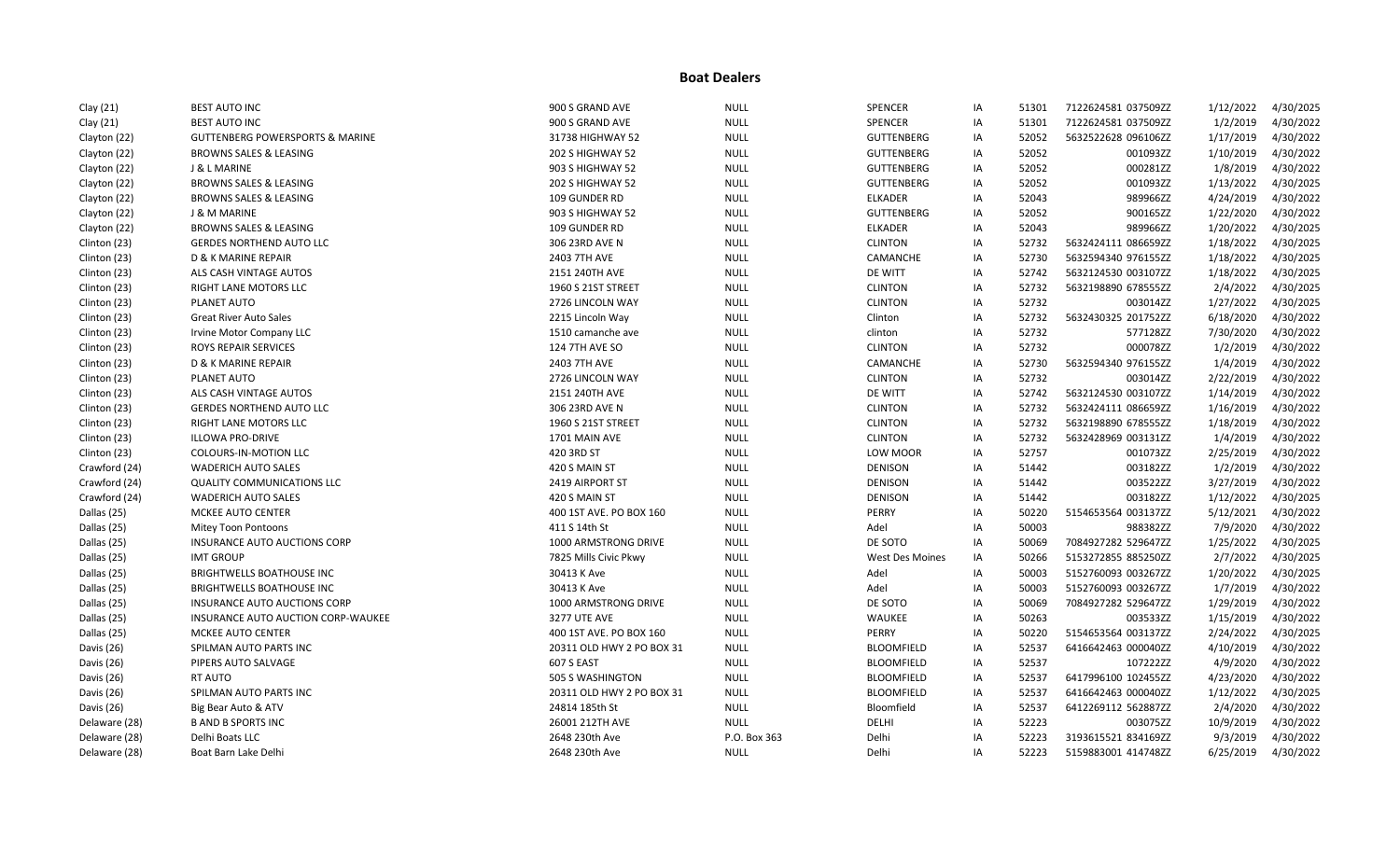| Delaware (28)   | EAGLE POINT CHARTER & MARINE LLC        | 969 E MAIN ST STE B       | <b>NULL</b>       | <b>MANCHESTER</b>      | IA        | 52057 | 5639200702 683516ZZ | 4/29/2019 | 4/30/2022 |
|-----------------|-----------------------------------------|---------------------------|-------------------|------------------------|-----------|-------|---------------------|-----------|-----------|
| Delaware (28)   | J's Auto Inc                            | 1112 W Main St            | <b>NULL</b>       | Manchester             | IA        | 52057 | 998234ZZ            | 4/21/2021 | 4/30/2022 |
| Delaware (28)   | <b>HARTWICK MARINA INC</b>              | 22140 261ST STREET        | <b>NULL</b>       | DELHI                  | IA        | 52223 | 5639222772 003126ZZ | 1/19/2022 | 4/30/2025 |
| Delaware (28)   | <b>BOB STEPHEN MOTORS INC</b>           | 324 WEST MAIN STREET      | <b>NULL</b>       | MANCHESTER             | IA        | 52057 | 5639274245 000023ZZ | 1/31/2022 | 4/30/2025 |
| Delaware (28)   | A-1 MOBILE STORAGE SERVICE              | 2482 197TH AVENUE         | <b>NULL</b>       | <b>MANCHESTER</b>      | IA        | 52057 | 5639274254 445990ZZ | 3/18/2019 | 4/30/2022 |
| Delaware (28)   | <b>BOB STEPHEN MOTORS INC</b>           | 324 WEST MAIN STREET      | <b>NULL</b>       | <b>MANCHESTER</b>      | IA        | 52057 | 5639274245 000023ZZ | 1/3/2019  | 4/30/2022 |
| Delaware (28)   | <b>HARTWICK MARINA INC</b>              | 22140 261ST STREET        | <b>NULL</b>       | DELHI                  | IA        | 52223 | 5639222772 003126ZZ | 1/4/2019  | 4/30/2022 |
| Des Moines (29) | PRO MOTORSPORTS                         | 3610 W MOUNT PLEASANT ST  | <b>NULL</b>       | <b>WEST BURLINGTON</b> | IA        | 52655 | 3197586117 001070ZZ | 1/2/2019  | 4/30/2022 |
| Des Moines (29) | DEALERS CHOICE AUTO AUCTION             | 503 WAPELLO ST S          | <b>NULL</b>       | <b>MEDIAPOLIS</b>      | IA        | 52637 | 000070ZZ            | 2/11/2019 | 4/30/2022 |
| Des Moines (29) | <b>DEERY BROTHERS INC</b>               | 200 S GEAR AVE            | <b>NULL</b>       | <b>WEST BURLINGTON</b> | IA        | 52655 | 000918ZZ            | 2/25/2019 | 4/30/2022 |
| Des Moines (29) | <b>DEERY BROTHERS INC</b>               | 200 S GEAR AVE            | <b>NULL</b>       | <b>WEST BURLINGTON</b> | IA        | 52655 | 000918ZZ            | 2/2/2022  | 4/30/2025 |
| Des Moines (29) | Pro Marine LLC                          | 213 Wapello St S          | <b>NULL</b>       | Mediapolis             | IA        | 52637 | 319937586 427819ZZ  | 1/28/2022 | 4/30/2025 |
| Des Moines (29) | HEARTLAND HARLEY-DAVIDSON               | 117 S Roosevelt Ave       | <b>NULL</b>       | Burlington             | IA        | 52601 | 003138ZZ            | 1/24/2022 | 4/30/2025 |
| Des Moines (29) | DEALERS CHOICE AUTO AUCTION             | 503 WAPELLO ST S          | <b>NULL</b>       | <b>MEDIAPOLIS</b>      | IA        | 52637 | 000070ZZ            | 1/24/2022 | 4/30/2025 |
| Des Moines (29) | <b>BLUFF HARBOR MARINA</b>              | 800 N FRONT ST            | <b>NULL</b>       | <b>BURLINGTON</b>      | IA        | 52601 | 000275ZZ            | 1/18/2022 | 4/30/2025 |
| Des Moines (29) | Tiger Auto Sales Inc.                   | 22241 US Highway 34       | <b>NULL</b>       | Danville               | IA        | 52623 | 3197595757 130192ZZ | 3/4/2021  | 4/30/2022 |
| Des Moines (29) | BLUFF HARBOR MARINA                     | 800 N FRONT ST            | <b>NULL</b>       | <b>BURLINGTON</b>      | IA        | 52601 | 000275ZZ            | 4/18/2019 | 4/30/2022 |
| Des Moines (29) | AMERICAN AUTO & MARINE                  | 2500 MT. PLEASANT STREET  | <b>NULL</b>       | <b>BURLINGTON</b>      | IA        | 52601 | 3197528260 402681ZZ | 5/13/2019 | 4/30/2022 |
| Des Moines (29) | RIVER BASIN CANOE & KAYAK               | 13038 HIGHWAY 61          | <b>NULL</b>       | <b>BURLINGTON</b>      | IA        | 52601 | 3197521857 000425ZZ | 6/14/2019 | 4/30/2022 |
| Des Moines (29) | HEARTLAND HARLEY-DAVIDSON               | 117 S Roosevelt Ave       | <b>NULL</b>       | Burlington             | IA        | 52601 | 003138ZZ            | 7/30/2019 | 4/30/2022 |
| Des Moines (29) | PRO MOTORSPORTS                         | 3610 W MOUNT PLEASANT ST  | <b>NULL</b>       | <b>WEST BURLINGTON</b> | IA        | 52655 | 3197586117 001070ZZ | 2/8/2022  | 4/30/2025 |
| Des Moines (29) | AMERICAN AUTO & MARINE                  | 2500 MT. PLEASANT STREET  | <b>NULL</b>       | <b>BURLINGTON</b>      | IA        | 52601 | 3197528260 402681ZZ | 2/24/2022 | 4/30/2025 |
| Dickinson (30)  | MAU MARINE INC                          | 1400 GORDON DR            | <b>BOX 618</b>    | OKOBOJI                | IA        | 51355 | 7123325626 000746ZZ | 3/1/2022  | 4/30/2025 |
| Dickinson (30)  | Boji Boat Brokers LLC                   | 1520 Hudson Ave W         | <b>NULL</b>       | Spirit Lake            | IA        | 51360 | 7123303152 677082ZZ | 3/1/2022  | 4/30/2025 |
| Dickinson (30)  | Okoboji Boat Works                      | 1401 Lake Shore Dr        | <b>NULL</b>       | Okoboji                | IA        | 51355 | 7123327303 716724ZZ | 7/1/2021  | 4/30/2022 |
| Dickinson (30)  | <b>EASTSIDE MOTORS</b>                  | 16209 256TH AVE           | <b>NULL</b>       | <b>SPIRIT LAKE</b>     | IA        | 51360 | 000442ZZ            | 1/19/2022 | 4/30/2025 |
| Dickinson (30)  | Okoboji Boat Works                      | 1401 Lake Shore Dr        | <b>NULL</b>       | Okoboji                | IA        | 51355 | 7123327303 716724ZZ | 2/4/2022  | 4/30/2025 |
| Dickinson (30)  | PARKS MARINA INC                        | 24457 178TH ST PO BOX 229 | <b>NULL</b>       | OKOBOJI                | IA        | 51355 | 7123327303 000597ZZ | 2/4/2022  | 4/30/2025 |
| Dickinson (30)  | OAK HILL MARINA INC                     | 176 HWY 71 S              | <b>PO BOX 488</b> | <b>ARNOLDS PARK</b>    | IA        | 51331 | 7123322701 000224ZZ | 2/22/2019 | 4/30/2022 |
| Dickinson (30)  | DUCKYS MARINE AND POWERSPORTS REPAIR    | 25161 E HWY 9 & 71        | <b>NULL</b>       | <b>SPIRIT LAKE</b>     | IA        | 51360 | 000061ZZ            | 1/16/2019 | 4/30/2022 |
| Dickinson (30)  | MAYNARD J SMITH MOBILE HOMES & RVS LTD  | PO BOX 409                | <b>NULL</b>       | OKOBOJI                | IA        | 51355 | 3056190109 340757ZZ | 3/15/2019 | 4/30/2022 |
| Dickinson (30)  | <b>Boji Boat Brokers LLC</b>            | 1520 Hudson Ave W         | <b>NULL</b>       | Spirit Lake            | IA        | 51360 | 7123303152 677082ZZ | 3/25/2019 | 4/30/2022 |
| Dickinson (30)  | MAU MARINE INC                          | 1400 GORDON DR            | <b>BOX 618</b>    | ОКОВОЈІ                | IA        | 51355 | 7123325626 000746ZZ | 2/19/2019 | 4/30/2022 |
| Dickinson (30)  | <b>GREAT LAKES MARINE SERVICE</b>       | 1907 18TH ST              | <b>NULL</b>       | <b>SPIRIT LAKE</b>     | IA        | 51360 | 7123363822 003159ZZ | 1/22/2019 | 4/30/2022 |
| Dickinson (30)  | <b>EASTSIDE MOTORS</b>                  | 16209 256TH AVE           | <b>NULL</b>       | <b>SPIRIT LAKE</b>     | IA        | 51360 | 000442ZZ            | 1/16/2019 | 4/30/2022 |
| Dickinson (30)  | <b>BRETTS BOATS</b>                     | <b>PO BOX 245</b>         | <b>NULL</b>       | OKOBOJI                | IA        | 51355 | 000402ZZ            | 1/11/2019 | 4/30/2022 |
| Dickinson (30)  | <b>BRUCE GUSTAFSON &amp; ASSOCIATES</b> | 16860 255TH AVE           | <b>NULL</b>       | <b>SPIRIT LAKE</b>     | IA        | 51360 | 000322ZZ            | 1/16/2019 | 4/30/2022 |
| Dickinson (30)  | PARKS MARINA INC                        | 24457 178TH ST PO BOX 229 | <b>NULL</b>       | OKOBOJI                | IA        | 51355 | 7123327303 000597ZZ | 1/11/2019 | 4/30/2022 |
| Douglas         | <b>OMAHA MARINE CENTER</b>              | 9610 L STREET             | <b>NULL</b>       | <b>OMAHA</b>           | <b>NE</b> | 68127 | 003546ZZ            | 8/5/2021  | 4/30/2022 |
| Dubuque (31)    | River Bend Boat Sales and Service LLC   | 394 E 16th St             | <b>NULL</b>       | Dubuque                | IA        | 52001 | 518451ZZ            | 7/23/2021 | 4/30/2022 |
| Dubuque (31)    | MILLENNIUM MOTORS LLC                   | 490 River Ridge St        | <b>NULL</b>       | Dubuque                | IA        | 52003 | 5634512555 153215ZZ | 6/24/2020 | 4/30/2022 |
| Dubuque (31)    | <b>COMPLETE AUTO</b>                    | 3901 JACKSON ST           | <b>NULL</b>       | <b>DUBUQUE</b>         | IA        | 52001 | 360771ZZ            | 7/1/2020  | 4/30/2022 |
| Dubuque (31)    | MIDWEST ON SPOT BOAT SALES              | 402 WEST 17TH STREET      | <b>NULL</b>       | <b>DUBUQUE</b>         | IA        | 52001 | 5635834963 463090ZZ | 10/7/2019 | 4/30/2022 |
| Dubuque (31)    | <b>Bernard Automotive</b>               | 333 Jess St               | <b>NULL</b>       | Bernard                | IA        | 52032 | 5635427070 591664ZZ | 6/18/2019 | 4/30/2022 |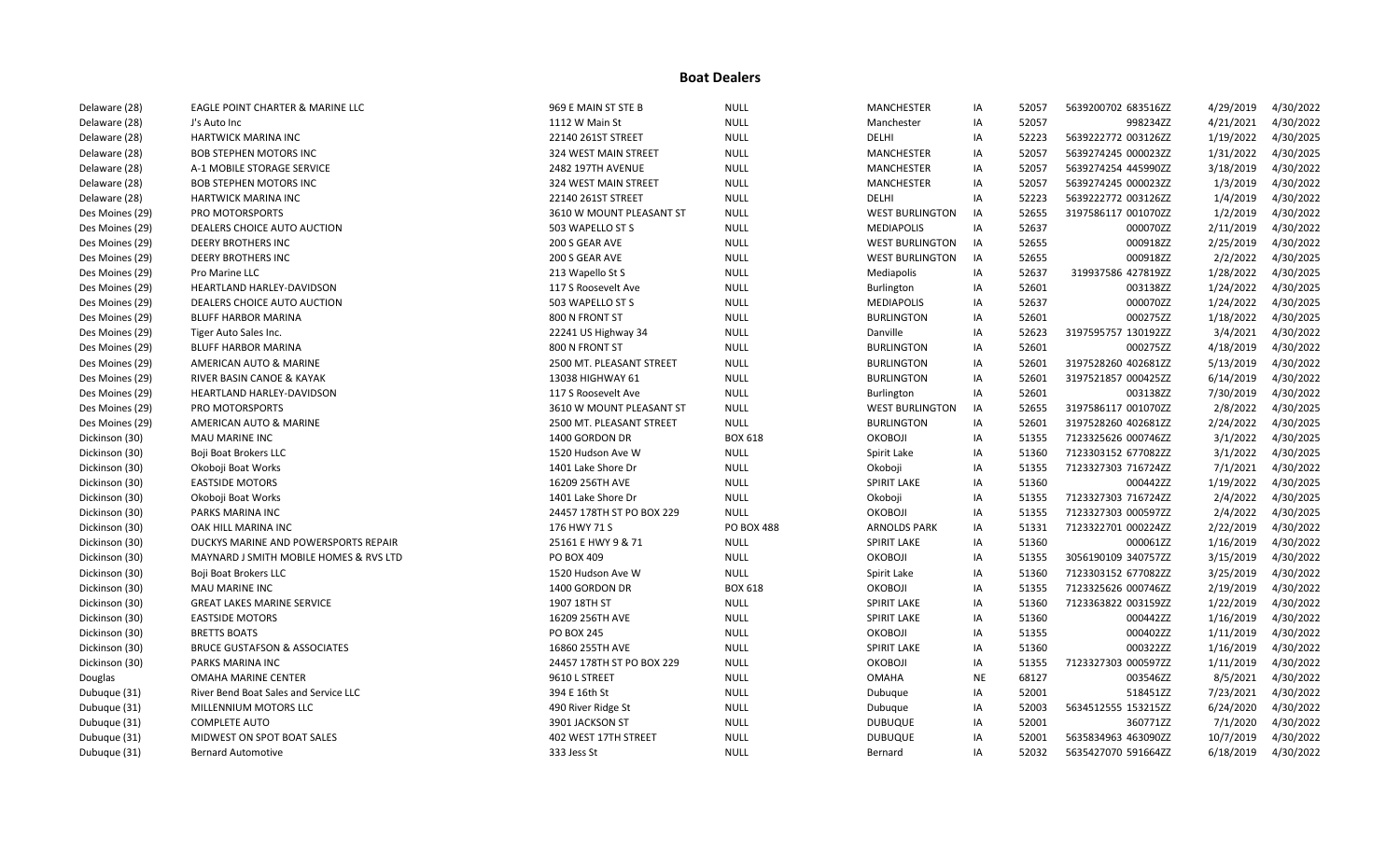| Dubuque (31)  | VACATIONLAND INC             | 830 HIGHWAY 52 N           | <b>NULL</b> | <b>DURANGO</b>      | IA | 52039 | 000741ZZ            | 4/29/2019  | 4/30/2022 |
|---------------|------------------------------|----------------------------|-------------|---------------------|----|-------|---------------------|------------|-----------|
| Dubuque (31)  | FUELED INC LLC               | 2385 KERPER BLVD           | <b>NULL</b> | <b>DUBUQUE</b>      | IA | 52001 | 5634514600 000262ZZ | 1/19/2022  | 4/30/2025 |
| Dubuque (31)  | HAWKEYE BOAT ATV/SNOW SALES  | 2385 KERPER BLVD           | <b>NULL</b> | <b>DUBUQUE</b>      | IA | 52001 | 5635570313 000400ZZ | 1/19/2022  | 4/30/2025 |
| Dubuque (31)  | ANDERSON-WEBER INC           | 3450 CENTER GROVE DR       | <b>NULL</b> | <b>DUBUQUE</b>      | IA | 52003 | 5635563281 003161ZZ | 1/20/2022  | 4/30/2025 |
| Dubuque (31)  | <b>VICTORY FORD</b>          | 30584 OLDE HAWKEYE ROAD    | <b>NULL</b> | <b>DYERSVILLE</b>   | IA | 52040 | 5638752409 003524ZZ | 1/18/2022  | 4/30/2025 |
| Dubuque (31)  | TOY FLIP LLC                 | 21884 FILLMORE RD          | <b>NULL</b> | CASCADE             | IA | 52033 | 5635902603 045624ZZ | 1/21/2019  | 4/30/2022 |
| Dubuque (31)  | <b>VICTORY FORD</b>          | 30584 OLDE HAWKEYE ROAD    | <b>NULL</b> | <b>DYERSVILLE</b>   | IA | 52040 | 5638752409 003524ZZ | 1/23/2019  | 4/30/2022 |
| Dubuque (31)  | ROEDER OUTDOOR POWER         | 2580 ROCKDALE RD           | <b>NULL</b> | <b>DUBUQUE</b>      | IA | 52003 | 5635562071 000297ZZ | 1/14/2019  | 4/30/2022 |
| Dubuque (31)  | DUBUQUE YACHT BASIN INC      | 1630 E 16TH STREET         | EXT STE3    | <b>DUBUQUE</b>      | IA | 52001 | 5635889564 001014ZZ | 1/9/2019   | 4/30/2022 |
| Dubuque (31)  | HAWKEYE BOAT ATV/SNOW SALES  | 2385 KERPER BLVD           | <b>NULL</b> | <b>DUBUQUE</b>      | IA | 52001 | 5635570313 000400ZZ | 3/28/2019  | 4/30/2022 |
| Dubuque (31)  | FUELED INC LLC               | 2385 KERPER BLVD           | <b>NULL</b> | <b>DUBUQUE</b>      | IA | 52001 | 5634514600 000262ZZ | 3/28/2019  | 4/30/2022 |
| Dubuque (31)  | DAVID E DERKS ASSOC INC      | 1083 W 3RD ST              | <b>NULL</b> | <b>DUBUQUE</b>      | IA | 52001 | 000367ZZ            | 3/28/2019  | 4/30/2022 |
| Dubuque (31)  | AUTO WHOLESALERS INC         | 3120 CEDAR CREST RDG       | <b>NULL</b> | <b>DUBUQUE</b>      | IA | 52003 | 5635825464 003277ZZ | 3/28/2019  | 4/30/2022 |
| Dubuque (31)  | ANDERSON-WEBER INC           | 3450 CENTER GROVE DR       | <b>NULL</b> | <b>DUBUQUE</b>      | IA | 52003 | 5635563281 003161ZZ | 3/28/2019  | 4/30/2022 |
| Dubuque (31)  | CR BOATS INC                 | 2711 RHOMBERG AVE          | <b>NULL</b> | <b>DUBUQUE</b>      | IA | 52001 | 000962ZZ            | 3/28/2019  | 4/30/2022 |
| Dubuque (31)  | <b>BROUGHTON AUTO SALES</b>  | 95 WESTSIDE CT             | <b>NULL</b> | <b>DUBUQUE</b>      | IA | 52003 | 003204ZZ            | 4/10/2019  | 4/30/2022 |
| Dubuque (31)  | <b>COULER VALLEY RV</b>      | 11019 HWY 52 N             | <b>NULL</b> | <b>DUBUQUE</b>      | IA | 52001 | 5635835730 003344ZZ | 4/10/2019  | 4/30/2022 |
| Dubuque (31)  | K-LINE SALES & SERVICE       | 5075 PENNSYLVANIA AVE      | <b>NULL</b> | <b>DUBUQUE</b>      | IA | 52002 | 000769ZZ            | 4/9/2019   | 4/30/2022 |
| Dubuque (31)  | AUTO WHOLESALERS INC         | 3120 CEDAR CREST RDG       | <b>NULL</b> | <b>DUBUQUE</b>      | IA | 52003 | 5635825464 003277ZZ | 3/1/2022   | 4/30/2025 |
| Dubuque (31)  | DUBUQUE YACHT BASIN INC      | 1630 E 16TH STREET         | EXT STE3    | <b>DUBUQUE</b>      | IA | 52001 | 5635889564 001014ZZ | 3/2/2022   | 4/30/2025 |
| Dubuque (31)  | TOY FLIP LLC                 | 21884 FILLMORE RD          | <b>NULL</b> | CASCADE             | IA | 52033 | 5635902603 045624ZZ | 3/8/2022   | 4/30/2025 |
| Dubuque (31)  | DAVID E DERKS ASSOC INC      | 1083 W 3RD ST              | <b>NULL</b> | <b>DUBUQUE</b>      | IA | 52001 | 000367ZZ            | 2/10/2022  | 4/30/2025 |
| Dubuque (31)  | CR BOATS INC                 | 2711 RHOMBERG AVE          | <b>NULL</b> | <b>DUBUQUE</b>      | IA | 52001 | 000962ZZ            | 2/11/2022  | 4/30/2025 |
| Dubuque (31)  | ROEDER OUTDOOR POWER         | 2580 ROCKDALE RD           | <b>NULL</b> | <b>DUBUQUE</b>      | IA | 52003 | 5635562071 000297ZZ | 2/22/2022  | 4/30/2025 |
| Dubuque (31)  | K-LINE SALES & SERVICE       | 5075 PENNSYLVANIA AVE      | <b>NULL</b> | <b>DUBUQUE</b>      | IA | 52002 | 000769ZZ            | 2/22/2022  | 4/30/2025 |
| Emmet (32)    | KILPATRICKS MARSH & FIELD    | 1421 1ST AVE N             | <b>NULL</b> | <b>ESTHERVILLE</b>  | IA | 51334 | 7123805360 000014ZZ | 4/29/2019  | 4/30/2022 |
| Floyd (34)    | <b>LEWIS AUTO CENTER</b>     | 2541 155TH STREET          | <b>NULL</b> | <b>FLOYD</b>        | IA | 50435 | 6413309971 865569ZZ | 7/27/2020  | 4/30/2022 |
| Floyd (34)    | <b>Avenue Sales</b>          | 2525 150th St              | <b>NULL</b> | Floyd               | IA | 50435 | 6413982310 143858ZZ | 6/17/2021  | 4/30/2022 |
| Floyd (34)    | WALKER TRAILER SALES INC     | 1002 W CONGRESS            | <b>NULL</b> | <b>NORA SPRINGS</b> | IA | 50458 | 6417492321 802534ZZ | 6/17/2021  | 4/30/2022 |
| Floyd (34)    | WALKER TRAILER SALES INC     | 1002 W CONGRESS            | <b>NULL</b> | <b>NORA SPRINGS</b> | IA | 50458 | 6417492321 802534ZZ | 1/28/2022  | 4/30/2025 |
| Floyd (34)    | LEWIS AUTO CENTER            | 2541 155TH STREET          | <b>NULL</b> | <b>FLOYD</b>        | IA | 50435 | 6413309971 865569ZZ | 2/23/2022  | 4/30/2025 |
| Franklin (35) | <b>RBKs' INC</b>             | 1828 255th St              | <b>NULL</b> | Sheffield           | IA | 50475 | 6414255877 911121ZZ | 3/30/2020  | 4/30/2022 |
| Franklin (35) | JK INC                       | 207 1/2 FRANKLIN ST N      | <b>NULL</b> | <b>ACKLEY</b>       | IA | 50601 | 000216ZZ            | 7/11/2019  | 4/30/2022 |
| Fremont (36)  | <b>REGGIE MORELAND</b>       | 2815 NORTHRIDGE DRIVE      | NULL        | SIDNEY              | IA | 51652 | 000302ZZ            | 5/6/2019   | 4/30/2022 |
| Greene (37)   | JOES BODY & PAINT INC        | 507 W Wall St              | <b>NULL</b> | Jefferson           | IA | 50129 | 000902ZZ            | 2/3/2022   | 4/30/2025 |
| Guthrie (39)  | <b>ADAIR ARGO SALES</b>      | 1459 WHITE POLE RD         | <b>NULL</b> | ADAIR               | IA | 50002 | 000026ZZ            | 5/2/2019   | 4/30/2022 |
| Guthrie (39)  | COULTERS PANORAMA MARINE INC | 5464 PANORAMA TERRACE      | <b>NULL</b> | PANORA              | IA | 50216 | 6417552920 000218ZZ | 1/12/2022  | 4/30/2025 |
| Guthrie (39)  | KARL CHEVROLET OF STUART LLC | 324 SW 8TH ST              | <b>NULL</b> | <b>STUART</b>       | IA | 50250 | 5155231204 939337ZZ | 1/15/2019  | 4/30/2022 |
| Guthrie (39)  | COULTERS PANORAMA MARINE INC | 5464 PANORAMA TERRACE      | <b>NULL</b> | <b>PANORA</b>       | IA | 50216 | 6417552920 000218ZZ | 1/23/2019  | 4/30/2022 |
| Guthrie (39)  | <b>ADAIR ARGO SALES</b>      | 1459 WHITE POLE RD         | <b>NULL</b> | ADAIR               | IA | 50002 | 000026ZZ            | 2/24/2022  | 4/30/2025 |
| Hamilton (40) | <b>GOOD LIFE RV</b>          | 301 CLOSZ DRIVE PO BOX 340 | <b>NULL</b> | <b>WEBSTER CITY</b> | IA | 50595 | 5158325715 003543ZZ | 4/12/2019  | 4/30/2022 |
| Hamilton (40) | Spangler Automotive          | 1118 2nd St                | <b>NULL</b> | <b>Webster City</b> | IA | 50595 | 5152098024 116388ZZ | 6/22/2020  | 4/30/2022 |
| Hamilton (40) | <b>Eekhoff Motors</b>        | 1951 James St              | <b>NULL</b> | <b>Webster City</b> | IA | 50595 | 5158321010 786510ZZ | 10/23/2020 | 4/30/2022 |
| Hamilton (40) | <b>GOOD LIFE RV</b>          | 301 CLOSZ DRIVE PO BOX 340 | <b>NULL</b> | <b>WEBSTER CITY</b> | IA | 50595 | 5158325715 003543ZZ | 1/21/2022  | 4/30/2025 |
|               |                              |                            |             |                     |    |       |                     |            |           |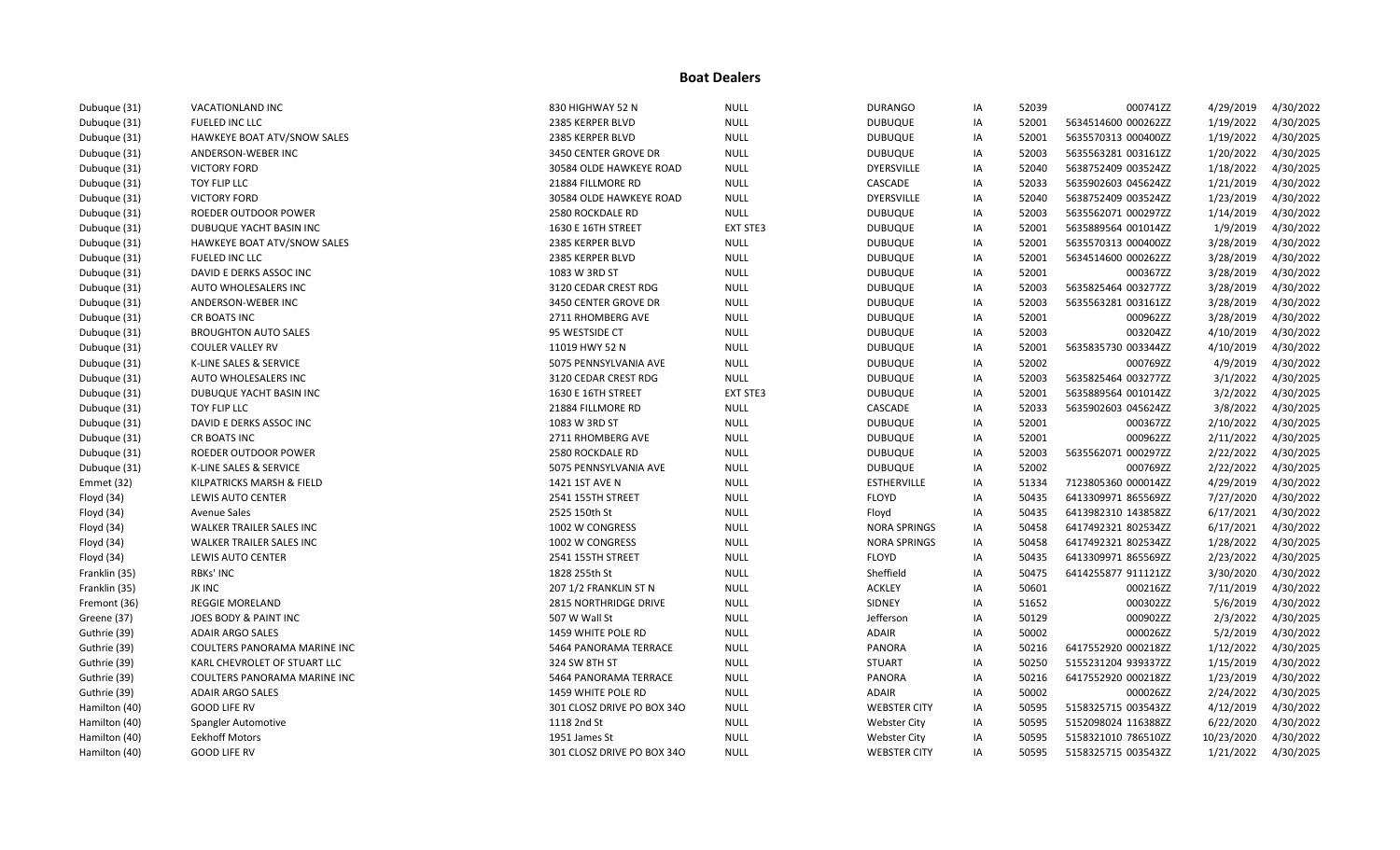| Hancock (41)   | OLLENBURG MOTORS INC                    | 525 W US HIGHWAY 18         | <b>NULL</b>    | <b>GARNER</b>        | ΙA | 50438 | 6419232861 003141ZZ | 1/21/2022  | 4/30/2025 |
|----------------|-----------------------------------------|-----------------------------|----------------|----------------------|----|-------|---------------------|------------|-----------|
| Hancock (41)   | OLLENBURG MOTORS INC                    | 525 W US HIGHWAY 18         | <b>NULL</b>    | GARNER               | IA | 50438 | 6419232861 003141ZZ | 4/25/2019  | 4/30/2022 |
| Hancock (41)   | STROMER POWERSPORTS & MARINE            | 1840 HIGHWAY 69             | <b>NULL</b>    | <b>KLEMME</b>        | ΙA | 50449 | 000792ZZ            | 4/8/2019   | 4/30/2022 |
| Hancock (41)   | AL LOEBIG MARINE                        | 2250 AMES AVE               | <b>NULL</b>    | WESLEY               | IA | 50483 | 000928ZZ            | 1/9/2019   | 4/30/2022 |
| Hardin (42)    | <b>IOWA FALLS MARINE</b>                | 324 S. OAK STE. B           | <b>NULL</b>    | <b>IOWA FALLS</b>    | IA | 50126 | 8006574750 000311ZZ | 1/9/2019   | 4/30/2022 |
| Hardin (42)    | HORNUNG CYCLE AND POWERSPORTS           | 14460 HWY. 65               | <b>NULL</b>    | <b>IOWA FALLS</b>    | IA | 50126 | 6418643253 264137ZZ | 2/15/2019  | 4/30/2022 |
| Hardin (42)    | Dunphy Motors LLC                       | 754 S Oak St                | <b>NULL</b>    | Iowa Falls           | IA | 50126 | 6416484140 627602ZZ | 6/24/2019  | 4/30/2022 |
| Hardin (42)    | IOWA FALLS MARINE                       | 324 S. OAK STE. B           | <b>NULL</b>    | <b>IOWA FALLS</b>    | ΙA | 50126 | 8006574750 000311ZZ | 1/19/2022  | 4/30/2025 |
| Harrison (43)  | WOODHOUSE CHEVROLET                     | 1951 WEST HWY 30            | <b>NULL</b>    | MISSOURI VALLEY      | IA | 51555 | 000027ZZ            | 1/24/2022  | 4/30/2025 |
| Harrison (43)  | <b>WOODBINE AUTO</b>                    | 2783 EASTON TRL             | <b>NULL</b>    | <b>WOODBINE</b>      | IA | 51579 | 7126473252 379991ZZ | 7/3/2019   | 4/30/2022 |
| Henry (44)     | <b>CARSMETICS</b>                       | 1720 COURTLAND ST           | <b>NULL</b>    | <b>MT PLEASANT</b>   | IA | 52641 | 3193854735 510848ZZ | 4/30/2019  | 4/30/2022 |
| Henry (44)     | <b>SCHRADER USED CARS</b>               | 807 W Washington St         | <b>NULL</b>    | Mt Pleasant          | IA | 52641 | 3193858699 003316ZZ | 3/5/2019   | 4/30/2022 |
| Henry (44)     | <b>STEFFES GROUP INC</b>                | 2245 E Bluegrass Rd         | <b>NULL</b>    | Mount Pleasant       | ΙA | 52641 | 3193852000 000053ZZ | 3/12/2019  | 4/30/2022 |
| Henry (44)     | <b>SAM'S AUTO SALES</b>                 | 803 E Winfield Ave          | <b>NULL</b>    | Mount Pleasant       | ΙA | 52641 | 3192045214 003339ZZ | 4/17/2019  | 4/30/2022 |
| Henry (44)     | RS AUTO INC                             | 214 S CENTER ST             | <b>NULL</b>    | <b>LOCKRIDGE</b>     | ΙA | 52635 | 550884ZZ            | 2/4/2019   | 4/30/2022 |
| Howard (45)    | <b>HARVEYS USED VEHICLES</b>            | 406 2ND AVE SW              | <b>NULL</b>    | CRESCO               | IA | 52136 | 331467ZZ            | 3/12/2019  | 4/30/2022 |
| Howard (45)    | HARVEYS USED VEHICLES                   | 406 2ND AVE SW              | <b>NULL</b>    | CRESCO               | ΙA | 52136 | 331467ZZ            | 2/3/2022   | 4/30/2025 |
| Humboldt (46)  | NORTHLAND AUTO & MARINE OF HUMBOLDT INC | 407 13TH ST N               | <b>NULL</b>    | <b>HUMBOLDT</b>      | IA | 50548 | 5153322222 594009ZZ | 1/18/2022  | 4/30/2025 |
| Humboldt (46)  | <b>BRADLEYS AUTO &amp; MARINE</b>       | 900 SUMNER AVE # 2          | <b>NULL</b>    | <b>HUMBOLDT</b>      | IA | 50548 | 000361ZZ            | 6/17/2019  | 4/30/2022 |
| Humboldt (46)  | <b>BRADLEYS AUTO &amp; MARINE</b>       | 900 SUMNER AVE #2           | <b>NULL</b>    | <b>HUMBOLDT</b>      | IA | 50548 | 000361ZZ            | 6/17/2019  | 4/30/2022 |
| Humboldt (46)  | NORTHLAND AUTO & MARINE OF HUMBOLDT INC | 407 13TH ST N               | <b>NULL</b>    | <b>HUMBOLDT</b>      | IA | 50548 | 5153322222 594009ZZ | 1/21/2019  | 4/30/2022 |
| Humboldt (46)  | <b>BOONE VALLEY IMPLEMENT</b>           | 301 MCCURRY ST              | <b>NULL</b>    | <b>RENWICK</b>       | IA | 50577 | 5158243231 000018ZZ | 3/26/2019  | 4/30/2022 |
| Ida (47)       | <b>BRENNER MOTORSPORTS</b>              | 700 2nd St                  | <b>NULL</b>    | Ida Grove            | IA | 51445 | 7122103200 248168ZZ | 4/27/2021  | 4/30/2022 |
| Jackson (49)   | <b>BOBS MARINE</b>                      | PO BOX 2                    | 29088 HWY 52   | <b>BELLEVUE</b>      | ΙA | 52031 | 5638724055 000458ZZ | 1/18/2022  | 4/30/2025 |
| Jackson (49)   | A&P ENTERPRISES LLC                     | 505 NORTH 2ND STREET        | <b>NULL</b>    | <b>BELLEVUE</b>      | IA | 52031 | 003538ZZ            | 3/28/2019  | 4/30/2022 |
| Jackson (49)   | POWER SYSTEMS SALES                     | 14029 7TH ST                | <b>NULL</b>    | MAQUOKETA            | IA | 52060 | 5636522218 003223ZZ | 3/18/2019  | 4/30/2022 |
| Jackson (49)   | <b>BOBS MARINE</b>                      | PO BOX 2                    | 29088 HWY 52   | <b>BELLEVUE</b>      | IA | 52031 | 5638724055 000458ZZ | 1/22/2019  | 4/30/2022 |
| Jackson (49)   | CLARK BOAT COMPANY INC                  | 1600 STATE ST               | <b>NULL</b>    | <b>BELLEVUE</b>      | ΙA | 52031 | 000211ZZ            | 1/16/2019  | 4/30/2022 |
| Jackson (49)   | <b>BRIDGEPORT AUTO SALES</b>            | PO BOX 1283                 | 1180 200TH AVE | MAQUOKETA            | IA | 52060 | 003192ZZ            | 1/15/2019  | 4/30/2022 |
| Jackson (49)   | <b>BRIDGEPORT AUTO SALES</b>            | PO BOX 1283                 | 1180 200TH AVE | MAQUOKETA            | IA | 52060 | 003192ZZ            | 2/10/2022  | 4/30/2025 |
| Jasper (50)    | <b>MALONE MOTORSPORTS</b>               | 4042 S 128TH AVE W          | P.O. BOX 717   | <b>MONROE</b>        | IA | 50170 | 6412592628 003120ZZ | 1/10/2019  | 4/30/2022 |
| Jasper (50)    | <b>COUNTRYSIDE MOTORSPORTS</b>          | 8063 N 19TH AVE W           | <b>NULL</b>    | COLFAX               | IA | 50054 | 5156749221 003315ZZ | 3/11/2019  | 4/30/2022 |
| Jasper (50)    | <b>FAST TRAX SPORTS</b>                 | 102 1ST ST                  | <b>NULL</b>    | SULLY                | IA | 50251 | 6415944462 003056ZZ | 3/25/2019  | 4/30/2022 |
| Jasper (50)    | LAUTERBACH WATERSPORTS                  | 1910 1ST AVE E              | <b>NULL</b>    | <b>NEWTON</b>        | ΙA | 50208 | 000076ZZ            | 8/24/2021  | 4/30/2022 |
| Jasper (50)    | Mid Iowa Equipment Inc                  | 5057 W 36th St S            | <b>NULL</b>    | Newton               | IA | 50208 | 6417929422 642978ZZ | 6/14/2019  | 4/30/2022 |
| Jasper (50)    | Lakeside Adventures                     | 312 E 20th St S             | <b>NULL</b>    | Newton               | IA | 50208 | 5158032724 130234ZZ | 10/14/2019 | 4/30/2022 |
| Jefferson (51) | SMITHBURG AUTOMOTIVE INC                | 407 S 23rd St               | <b>NULL</b>    | Fairfield            | IA | 52556 | 6414722454 000057ZZ | 3/25/2019  | 4/30/2022 |
| Johnson (52)   | <b>SOLON POWER SPORTS</b>               | 101 E 8TH STREET            | <b>NULL</b>    | SOLON                | ΙA | 52333 | 3196448064 816076ZZ | 4/18/2019  | 4/30/2022 |
| Johnson (52)   | <b>GS MARINE INC</b>                    | PO BOX 124                  | <b>NULL</b>    | <b>NORTH LIBERTY</b> | ΙA | 52317 | 000217ZZ            | 4/22/2019  | 4/30/2022 |
| Johnson (52)   | Chase Family Boat Sales LLC             | 2988 Mid River Marina Rd    | <b>NULL</b>    | North Liberty        | IA | 52317 | 5153298320 706904ZZ | 3/11/2019  | 4/30/2022 |
| Johnson (52)   | FIN & FEATHER INC                       | 125 HIGHWAY 1 W             | <b>NULL</b>    | <b>IOWA CITY</b>     | ΙA | 52246 | 000476ZZ            | 1/23/2019  | 4/30/2022 |
| Johnson (52)   | THE GREAT MIDWEST OUTFITTERS            | 490 N STEWART ST            | <b>NULL</b>    | <b>NORTH LIBERTY</b> | IA | 52317 | 000381ZZ            | 1/29/2019  | 4/30/2022 |
| Johnson (52)   | <b>KRUEGER AUTO</b>                     | 5997 WAPSI AVENUE SE        | <b>NULL</b>    | <b>LONE TREE</b>     | IA | 52755 | 165583ZZ            | 1/7/2019   | 4/30/2022 |
| Johnson (52)   | CORALVILLE LAKE MARINA INC              | 2860 PRAIRIE DU CHEIN RD NE | <b>NULL</b>    | <b>IOWA CITY</b>     | IA | 52240 | 003039ZZ            | 1/15/2019  | 4/30/2022 |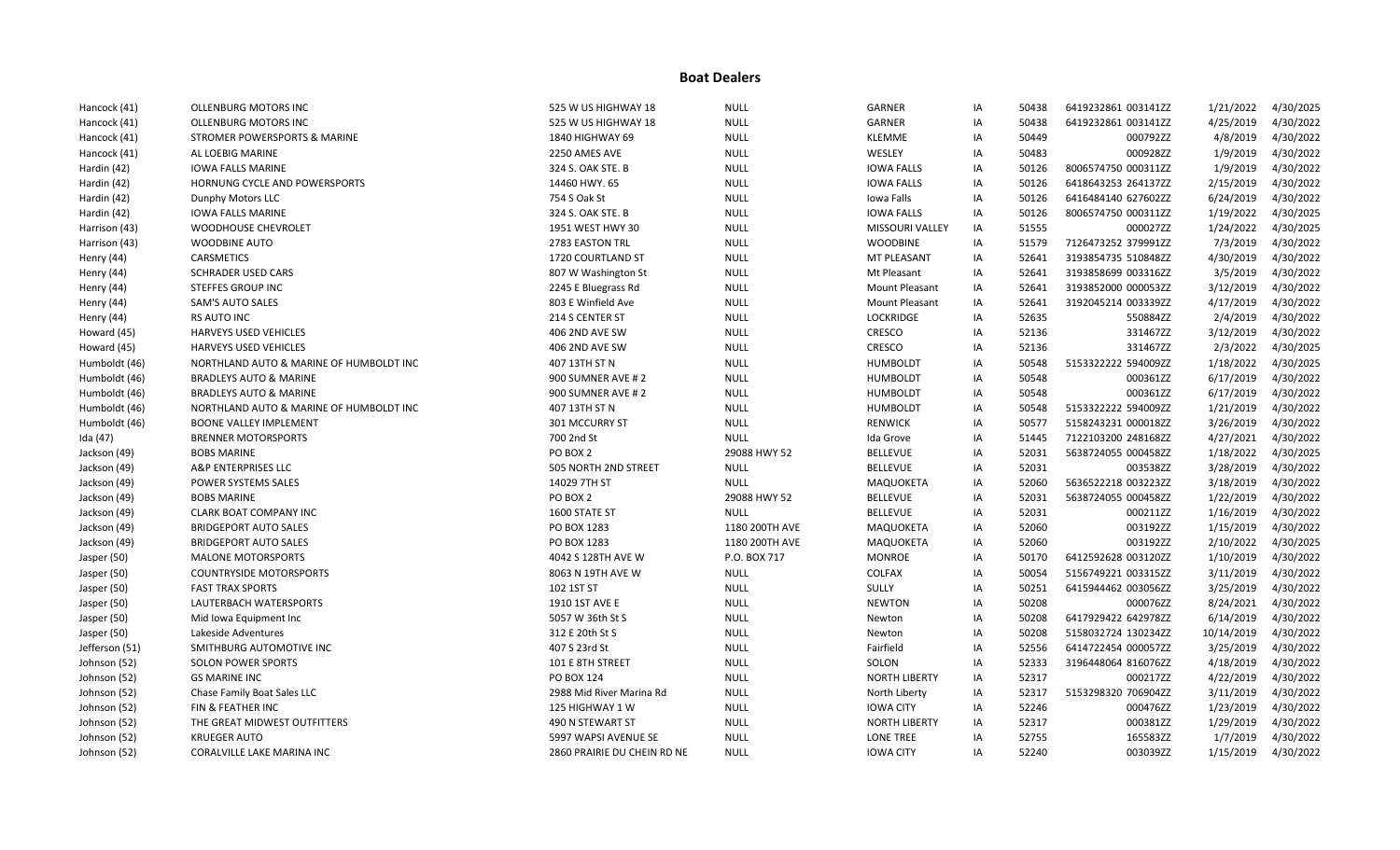| Johnson (52) | THE GREAT MIDWEST OUTFITTERS          | 490 N STEWART ST            | <b>NULL</b>       | <b>NORTH LIBERTY</b> | IA | 52317 | 000381ZZ            | 1/14/2022 | 4/30/2025 |
|--------------|---------------------------------------|-----------------------------|-------------------|----------------------|----|-------|---------------------|-----------|-----------|
| Johnson (52) | <b>KRUEGER AUTO</b>                   | 5997 WAPSI AVENUE SE        | <b>NULL</b>       | <b>LONE TREE</b>     | IA | 52755 | 165583ZZ            | 1/18/2022 | 4/30/2025 |
| Johnson (52) | FIN & FEATHER INC                     | 125 HIGHWAY 1 W             | <b>NULL</b>       | <b>IOWA CITY</b>     | IA | 52246 | 000476ZZ            | 1/18/2022 | 4/30/2025 |
| Johnson (52) | <b>SCALES POINTE MARINA</b>           | 1850 SCALES BEND RD NE      | <b>NULL</b>       | <b>NORTH LIBERTY</b> | IA | 52317 | 000171ZZ            | 2/2/2022  | 4/30/2025 |
| Johnson (52) | CORALVILLE LAKE MARINA INC            | 2860 PRAIRIE DU CHEIN RD NE | <b>NULL</b>       | <b>IOWA CITY</b>     | IA | 52240 | 003039ZZ            | 1/27/2022 | 4/30/2025 |
| Johnson (52) | <b>HANSON AUTOMOTIVE</b>              | 2462 FREEDOM COURT          | <b>NULL</b>       | <b>IOWA CITY</b>     | IA | 52240 | 000042ZZ            | 1/27/2022 | 4/30/2025 |
| Johnson (52) | Chase Family Boat Sales LLC           | 2988 Mid River Marina Rd    | <b>NULL</b>       | North Liberty        | IA | 52317 | 5153298320 706904ZZ | 3/8/2022  | 4/30/2025 |
| Johnson (52) | <b>SOLON POWER SPORTS</b>             | 101 E 8TH STREET            | <b>NULL</b>       | SOLON                | IA | 52333 | 3196448064 816076ZZ | 3/1/2022  | 4/30/2025 |
| Jones (53)   | STEPHEN MOTORS INC                    | 1011 S MAIN ST              | <b>NULL</b>       | <b>MONTICELLO</b>    | ΙA | 52310 | 335815ZZ            | 2/18/2022 | 4/30/2025 |
| Jones (53)   | SJM COMP DBA RECREATIONAL MOTORSPORTS | 112 S Elm St                | <b>NULL</b>       | Anamosa              | IA | 52205 | 3194626932 566200ZZ | 6/3/2019  | 4/30/2022 |
| Jones (53)   | <b>HUGHES GARAGE</b>                  | <b>PO BOX 503</b>           | <b>NULL</b>       | <b>MONTICELLO</b>    | IA | 52310 | 198789ZZ            | 7/30/2020 | 4/30/2022 |
| Kossuth (55) | PERRY PERFORMANCE                     | 1000 N Wittkopf Lane        | <b>NULL</b>       | Algona               | IA | 50511 | 5159796062 865863ZZ | 1/7/2022  | 4/30/2025 |
| Kossuth (55) | <b>SPORTSMANS CORNER</b>              | 1011 S PHILLIPS ST          | <b>NULL</b>       | ALGONA               | IA | 50511 | 5152957591 003080ZZ | 1/26/2022 | 4/30/2025 |
| Kossuth (55) | ALGONA MARINE SPORT INC               | 1417 E COMMERCIAL ST        | <b>NULL</b>       | ALGONA               | ΙA | 50511 | 5152953501 000226ZZ | 1/28/2022 | 4/30/2025 |
| Kossuth (55) | MILLER SPORTS AND SERVICE INC         | 1818 HWY 169 N              | <b>NULL</b>       | <b>ALGONA</b>        | IA | 50511 | 003198ZZ            | 1/18/2022 | 4/30/2025 |
| Kossuth (55) | ALGONA MARINE SPORT INC               | 1417 E COMMERCIAL ST        | <b>NULL</b>       | <b>ALGONA</b>        | IA | 50511 | 5152953501 000226ZZ | 1/4/2019  | 4/30/2022 |
| Kossuth (55) | MILLER SPORTS AND SERVICE INC         | 1818 HWY 169 N              | <b>NULL</b>       | ALGONA               | IA | 50511 | 003198ZZ            | 1/2/2019  | 4/30/2022 |
| Kossuth (55) | AMERICAN MARINE INC                   | 522 E STATE ST              | <b>NULL</b>       | ALGONA               | IA | 50511 | 000791ZZ            | 3/8/2019  | 4/30/2022 |
| Kossuth (55) | SPORTSMANS CORNER                     | 1011 S PHILLIPS ST          | <b>NULL</b>       | ALGONA               | IA | 50511 | 5152957591 003080ZZ | 1/31/2019 | 4/30/2022 |
| Lee (56)     | <b>B &amp; H MARINE INC</b>           | 2063 RIVER ROAD             | <b>NULL</b>       | <b>KEOKUK</b>        | IA | 52632 | 3195248528 000234ZZ | 1/11/2019 | 4/30/2022 |
| Lee (56)     | MIDWEST PERFORMANCE & POWER INC       | 3447 MAIN ST.               | <b>NULL</b>       | <b>KEOKUK</b>        | IA | 52632 | 3195242604 003246ZZ | 1/14/2019 | 4/30/2022 |
| Lee (56)     | <b>SHOTTENKIRK INC</b>                | 5031 AVE O                  | <b>PO BOX 218</b> | <b>FORT MADISON</b>  | IA | 52627 | 3193726880 001028ZZ | 2/20/2019 | 4/30/2022 |
| Lee (56)     | FOOTERS AUTO SALES INC                | 3546 169TH STREET           | <b>NULL</b>       | WEVER                | IA | 52658 | 3194703137 000008ZZ | 1/18/2019 | 4/30/2022 |
| Lee (56)     | ECKLAND MOTORS INC                    | 1802 MAIN STREET            | <b>NULL</b>       | <b>KEOKUK</b>        | ΙA | 52632 | 3195242010 001065ZZ | 1/4/2019  | 4/30/2022 |
| Lee (56)     | <b>CLINTS AUTOMOTIVE</b>              | 1435 38TH ST                | <b>NULL</b>       | <b>FORT MADISON</b>  | IA | 52627 | 3193728202 003542ZZ | 2/11/2019 | 4/30/2022 |
| Lee (56)     | DAVES MARINE INC                      | PO BOX 468                  | 5728 AVENUE O     | <b>FORT MADISON</b>  | IA | 52627 | 3193726402 000471ZZ | 1/17/2019 | 4/30/2022 |
| Lee (56)     | FOOTERS AUTO SALES INC                | 3546 169TH STREET           | <b>NULL</b>       | WEVER                | IA | 52658 | 3194703137 000008ZZ | 1/31/2022 | 4/30/2025 |
| Lee (56)     | MIDWEST PERFORMANCE & POWER INC       | 3447 MAIN ST.               | <b>NULL</b>       | <b>KEOKUK</b>        | IA | 52632 | 3195242604 003246ZZ | 1/31/2022 | 4/30/2025 |
| Lee (56)     | DAVES MARINE INC                      | <b>PO BOX 468</b>           | 5728 AVENUE O     | <b>FORT MADISON</b>  | ΙA | 52627 | 3193726402 000471ZZ | 1/27/2022 | 4/30/2025 |
| Lee (56)     | <b>B &amp; H MARINE INC</b>           | 2063 RIVER ROAD             | <b>NULL</b>       | <b>KEOKUK</b>        | IA | 52632 | 3195248528 000234ZZ | 1/28/2022 | 4/30/2025 |
| Lee (56)     | HIGH LIFE AUTO LLC                    | 519 2ND ST                  | <b>NULL</b>       | <b>FORT MADISON</b>  | ΙA | 52627 | 3193728191 003017ZZ | 5/3/2019  | 4/30/2022 |
| Linn (57)    | <b>CEDAR RAPIDS MOTOR WORKS</b>       | 1820 6TH ST SW              | <b>NULL</b>       | <b>CEDAR RAPIDS</b>  | IA | 52404 | 3192981111 000062ZZ | 5/17/2019 | 4/30/2022 |
| Linn (57)    | <b>BUDS AUTO</b>                      | 1001 N WASHINGTON ST        | <b>NULL</b>       | <b>LISBON</b>        | IA | 52253 | 3194553079 003191ZZ | 4/23/2019 | 4/30/2022 |
| Linn (57)    | CW Sundiver DBA Soko Outfitters       | 41 16th Ave SW              | <b>NULL</b>       | Cedar Rapids         | IA | 52404 | 3192004848 147690ZZ | 6/24/2019 | 4/30/2022 |
| Linn (57)    | JS Powersports LLC                    | 823 Rockford Rd SW          | <b>NULL</b>       | Cedar Rapids         | IA | 52404 | 3193641120 583829ZZ | 9/11/2019 | 4/30/2022 |
| Linn (57)    | 5 SEASONS MOTORSPORTS INC             | 502 NORTH CENTER POINT RD   | <b>NULL</b>       | HIAWATHA             | ΙA | 52233 | 3193601986 957611ZZ | 1/13/2022 | 4/30/2025 |
| Linn (57)    | Up A Creek                            | 340 E Main St               | <b>NULL</b>       | <b>Central City</b>  | IA | 52214 | 319438673 734738ZZ  | 6/21/2021 | 4/30/2022 |
| Linn (57)    | <b>MIDWEST AUTO BROKERS</b>           | 1201 2nd Ave                | <b>NULL</b>       | Marion               | IA | 52302 | 304320ZZ            | 9/23/2020 | 4/30/2022 |
| Linn (57)    | CORN FED AUTOMOTIVE LLC               | 209 Franklin St             | <b>NULL</b>       | <b>Center Point</b>  | IA | 52213 | 319775719 526299ZZ  | 8/28/2020 | 4/30/2022 |
| Linn (57)    | VISUAL TENDENCIES INC                 | 2275 16TH AVE SW            | <b>NULL</b>       | <b>CEDAR RAPIDS</b>  | IA | 52404 | 3194321573 107158ZZ | 1/5/2021  | 4/30/2022 |
| Linn (57)    | R & L MARINE SALES INC                | 1857 16TH AVE SW            | <b>NULL</b>       | <b>CEDAR RAPIDS</b>  | ΙA | 52404 | 3193650138 000421ZZ | 1/26/2022 | 4/30/2025 |
| Linn (57)    | MCGRATH POWERSPORTS                   | 4645 CENTER POINT RD NE     | <b>NULL</b>       | <b>CEDAR RAPIDS</b>  | IA | 52402 | 3193931205 003259ZZ | 1/24/2022 | 4/30/2025 |
| Linn (57)    | MIDWEST MARINE SALES LTD              | 3211 F AVE NW               | <b>NULL</b>       | <b>CEDAR RAPIDS</b>  | IA | 52405 | 3193965213 000488ZZ | 1/25/2022 | 4/30/2025 |
| Linn (57)    | <b>SW MARINE</b>                      | 110 FREESE CT               | <b>NULL</b>       | PALO                 | IA | 52324 | 3198513825 003240ZZ | 2/7/2022  | 4/30/2025 |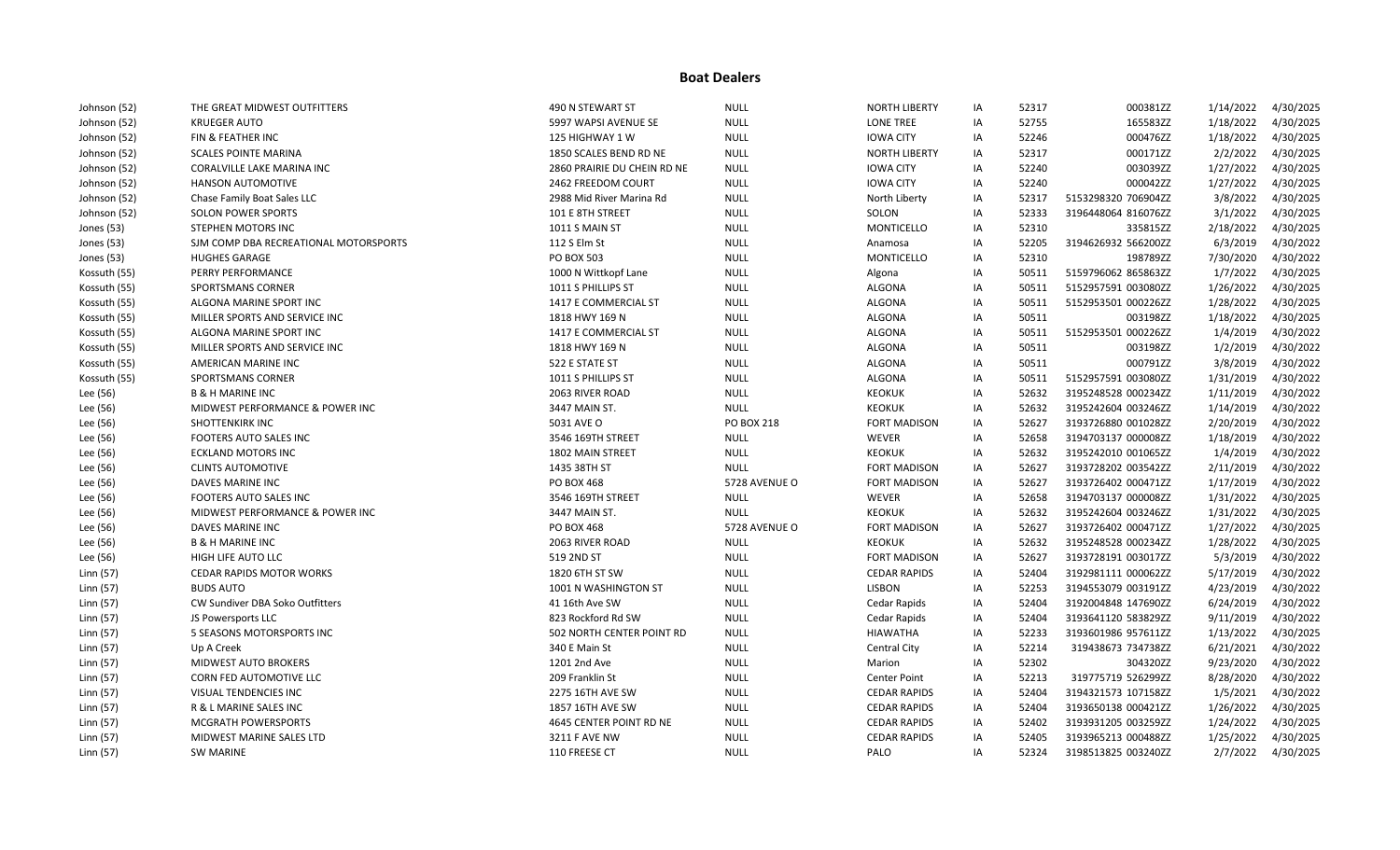| Linn (57)     | <b>HAWKEYE AUTO</b>                   | 4835 TENTH AVE            | <b>NULL</b>       | <b>MARION</b>       | IA | 52302 | 3193778564 970247ZZ | 1/18/2022  | 4/30/2025 |
|---------------|---------------------------------------|---------------------------|-------------------|---------------------|----|-------|---------------------|------------|-----------|
| Linn (57)     | <b>CREDIT CARS INC</b>                | <b>150 7TH AVE</b>        | <b>NULL</b>       | <b>MARION</b>       | IA | 52302 | 3194476355 000010ZZ | 1/18/2022  | 4/30/2025 |
| Linn (57)     | METRO HARLEY DAVIDSON SUZUKI          | 2415 WESTDALE DR SW       | <b>NULL</b>       | <b>CEDAR RAPIDS</b> | IA | 52404 | 3193629496 003210ZZ | 1/18/2022  | 4/30/2025 |
| Linn (57)     | JUNCTION AUTO SALES LLC               | 214 E US HWY 30           | P O BOX 967       | <b>LISBON</b>       | IA | 52253 | 3194552019 305164ZZ | 1/14/2022  | 4/30/2025 |
| Linn (57)     | <b>CORTEZ BOATS</b>                   | 4118 PARADISE CT NW       | <b>NULL</b>       | <b>CEDAR RAPIDS</b> | IA | 52405 | 3193964558 000084ZZ | 1/19/2022  | 4/30/2025 |
| Linn (57)     | JUNCTION AUTO SALES LLC               | 214 E US HWY 30           | P O BOX 967       | <b>LISBON</b>       | IA | 52253 | 3194552019 305164ZZ | 1/3/2019   | 4/30/2022 |
| Linn (57)     | AUTO MART CORPORATION                 | 3917 1ST AVENUE SE        | <b>NULL</b>       | <b>CEDAR RAPIDS</b> | IA | 52402 | 3193690516 645133ZZ | 1/7/2019   | 4/30/2022 |
| Linn (57)     | <b>CASSILL MOTORS INC</b>             | 2939 16TH AVE SW          | <b>NULL</b>       | <b>CEDAR RAPIDS</b> | IA | 52404 | 3193962698 003201ZZ | 1/8/2019   | 4/30/2022 |
| Linn (57)     | <b>MCGRATH POWERSPORTS</b>            | 4645 CENTER POINT RD NE   | <b>NULL</b>       | <b>CEDAR RAPIDS</b> | IA | 52402 | 3193931205 003259ZZ | 1/23/2019  | 4/30/2022 |
| Linn (57)     | 5 SEASONS MOTORSPORTS INC             | 502 NORTH CENTER POINT RD | <b>NULL</b>       | <b>HIAWATHA</b>     | IA | 52233 | 3193601986 957611ZZ | 1/4/2019   | 4/30/2022 |
| Linn (57)     | <b>SW MARINE</b>                      | 110 FREESE CT             | <b>NULL</b>       | PALO                | IA | 52324 | 3198513825 003240ZZ | 1/11/2019  | 4/30/2022 |
| Linn (57)     | <b>CREDIT CARS INC</b>                | <b>150 7TH AVE</b>        | <b>NULL</b>       | <b>MARION</b>       | IA | 52302 | 3194476355 000010ZZ | 1/7/2019   | 4/30/2022 |
| Linn (57)     | <b>CORTEZ BOATS</b>                   | 4118 PARADISE CT NW       | <b>NULL</b>       | <b>CEDAR RAPIDS</b> | IA | 52405 | 3193964558 000084ZZ | 1/8/2019   | 4/30/2022 |
| Linn (57)     | SCHULTZ MARINE INC                    | 701 10TH AVENUE SW        | <b>NULL</b>       | <b>CEDAR RAPIDS</b> | IA | 52404 | 3195736093 000423ZZ | 1/7/2019   | 4/30/2022 |
| Linn (57)     | <b>HAWKEYE AUTO</b>                   | 4835 TENTH AVE            | <b>NULL</b>       | <b>MARION</b>       | ΙA | 52302 | 3193778564 970247ZZ | 3/12/2019  | 4/30/2022 |
| Linn (57)     | MIDWEST BOAT SALES LLC                | 4828 OLD MILL COURT NE    | <b>NULL</b>       | <b>CEDAR RAPIDS</b> | IA | 52411 | 003030ZZ            | 3/4/2019   | 4/30/2022 |
| Linn (57)     | <b>RICKS</b>                          | 1945 42ND ST NE           | <b>NULL</b>       | <b>CEDAR RAPIDS</b> | IA | 52402 | 3193957777 001059ZZ | 2/28/2019  | 4/30/2022 |
| Linn (57)     | METRO HARLEY DAVIDSON SUZUKI          | 2415 WESTDALE DR SW       | <b>NULL</b>       | <b>CEDAR RAPIDS</b> | IA | 52404 | 3193629496 003210ZZ | 1/4/2019   | 4/30/2022 |
| Linn (57)     | R & L MARINE SALES INC                | 1857 16TH AVE SW          | <b>NULL</b>       | <b>CEDAR RAPIDS</b> | IA | 52404 | 3193650138 000421ZZ | 1/14/2019  | 4/30/2022 |
| Linn (57)     | <b>FAMILY MARINE</b>                  | 2289 ROSS RD              | <b>NULL</b>       | PALO                | IA | 52324 | 3193602170 000399ZZ | 4/22/2019  | 4/30/2022 |
| Linn (57)     | AUTO MART CORPORATION                 | 3917 1ST AVENUE SE        | <b>NULL</b>       | <b>CEDAR RAPIDS</b> | IA | 52402 | 3193690516 645133ZZ | 2/23/2022  | 4/30/2025 |
| Louisa (58)   | <b>H &amp; H HEARTLAND MOTORS INC</b> | 108 N MAIN ST             | <b>NULL</b>       | <b>MORNING SUN</b>  | IA | 52640 | 3198687000 496585ZZ | 1/10/2019  | 4/30/2022 |
| Louisa (58)   | H & H HEARTLAND MOTORS INC            | 108 N MAIN ST             | <b>NULL</b>       | <b>MORNING SUN</b>  | IA | 52640 | 3198687000 496585ZZ | 1/19/2022  | 4/30/2025 |
| Lucas $(59)$  | FAT BAGGERS INC                       | 138 E LINCOLN AVE         | <b>NULL</b>       | <b>CHARITON</b>     | IA | 50049 | 003311ZZ            | 2/2/2022   | 4/30/2025 |
| Lucas (59)    | <b>FAT BAGGERS INC</b>                | 138 E LINCOLN AVE         | <b>NULL</b>       | <b>CHARITON</b>     | IA | 50049 | 003311ZZ            | 9/10/2020  | 4/30/2022 |
| Lucas (59)    | C & C CYCLE                           | 130 E Lincoln Ave         | <b>NULL</b>       | Chariton            | IA | 50049 | 6417747494 000272ZZ | 1/11/2019  | 4/30/2022 |
| Lyon (60)     | ARROW MANUFACTURING INC               | 801 SOUTH EAST ST.        | <b>NULL</b>       | <b>ROCK RAPIDS</b>  | IA | 51246 | 7122613157 921068ZZ | 9/8/2020   | 4/30/2022 |
| Lyon (60)     | <b>MOON RIVER AUTO</b>                | 225 S 1ST STREET          | <b>PO BOX 328</b> | <b>DOON</b>         | IA | 51235 | 7127266775 525752ZZ | 10/20/2021 | 4/30/2022 |
| Lyon (60)     | LEMS AUTO RECYCLERS INC               | 402 GERE AVE              | <b>NULL</b>       | <b>DOON</b>         | IA | 51235 | 264310ZZ            | 5/3/2019   | 4/30/2022 |
| Lyon (60)     | LEMS AUTO RECYCLERS INC               | 402 GERE AVE              | <b>NULL</b>       | <b>DOON</b>         | IA | 51235 | 264310ZZ            | 1/20/2022  | 4/30/2025 |
| Madison (61)  | <b>COUNTRY CYCLE INC</b>              | 915 E HIGHWAY 92          | <b>NULL</b>       | WINTERSET           | IA | 50273 | 5154621570 389719ZZ | 1/18/2022  | 4/30/2025 |
| Madison (61)  | <b>GOOD LIFE RV</b>                   | 602 E HWY 92              | <b>NULL</b>       | <b>BEVINGTON</b>    | IA | 50033 | 5154689812 812527ZZ | 1/20/2022  | 4/30/2025 |
| Madison (61)  | <b>COUNTRY CYCLE INC</b>              | 915 E HIGHWAY 92          | <b>NULL</b>       | WINTERSET           | IA | 50273 | 5154621570 389719ZZ | 1/7/2019   | 4/30/2022 |
| Mahaska (62)  | <b>CUNNINGHAM INC</b>                 | 808 SOUTH MARKET          | <b>NULL</b>       | <b>OSKALOOSA</b>    | IA | 52577 | 000077ZZ            | 1/30/2019  | 4/30/2022 |
| Mahaska (62)  | MITRISIN MOTORS INC                   | 501 HIGH AVE W            | <b>NULL</b>       | <b>OSKALOOSA</b>    | ΙA | 52577 | 003302ZZ            | 1/7/2019   | 4/30/2022 |
| Mahaska (62)  | <b>S&amp;J AUTOMOTIVE</b>             | 2578 LINCOLN AVENUE       | <b>NULL</b>       | <b>OSKALOOSA</b>    | IA | 52577 | 6412956565 911456ZZ | 1/30/2019  | 4/30/2022 |
| Mahaska (62)  | PIONEER ENTERPRISE                    | <b>2577 HIGHWAY 23</b>    | <b>NULL</b>       | <b>OSKALOOSA</b>    | IA | 52577 | 000418ZZ            | 1/3/2019   | 4/30/2022 |
| Mahaska (62)  | PIONEER ENTERPRISE                    | <b>2577 HIGHWAY 23</b>    | <b>NULL</b>       | <b>OSKALOOSA</b>    | IA | 52577 | 000418ZZ            | 1/19/2022  | 4/30/2025 |
| Mahaska (62)  | MITRISIN MOTORS INC                   | 501 HIGH AVE W            | <b>NULL</b>       | <b>OSKALOOSA</b>    | IA | 52577 | 003302ZZ            | 1/19/2022  | 4/30/2025 |
| Marion (63)   | <b>ODELLS UNLIMITED</b>               | 1102 W PLEASANT           | <b>NULL</b>       | KNOXVILLE           | IA | 50138 | 003234ZZ            | 4/29/2019  | 4/30/2022 |
| Marion (63)   | PETTY MOTORS                          | 2155 103RD AVENUE         | <b>NULL</b>       | KNOXVILLE           | ΙA | 50138 | 6418286666 003534ZZ | 6/24/2019  | 4/30/2022 |
| Marion (63)   | LANGSTRAAT MARINE                     | 2079 OLD HWY 163W         | <b>NULL</b>       | PELLA               | IA | 50219 | 003236ZZ            | 1/16/2019  | 4/30/2022 |
| Marion (63)   | M & M TOOLS INC                       | 968 202 AVE               | <b>NULL</b>       | PELLA               | IA | 50219 | 6416600798 537682ZZ | 3/1/2019   | 4/30/2022 |
| Marshall (64) | <b>GODFREY MOTORS INC</b>             | 3008 SOUTH CENTER STREET  | <b>NULL</b>       | MARSHALLTOWN        | IA | 50158 | 259241ZZ            | 1/7/2019   | 4/30/2022 |
|               |                                       |                           |                   |                     |    |       |                     |            |           |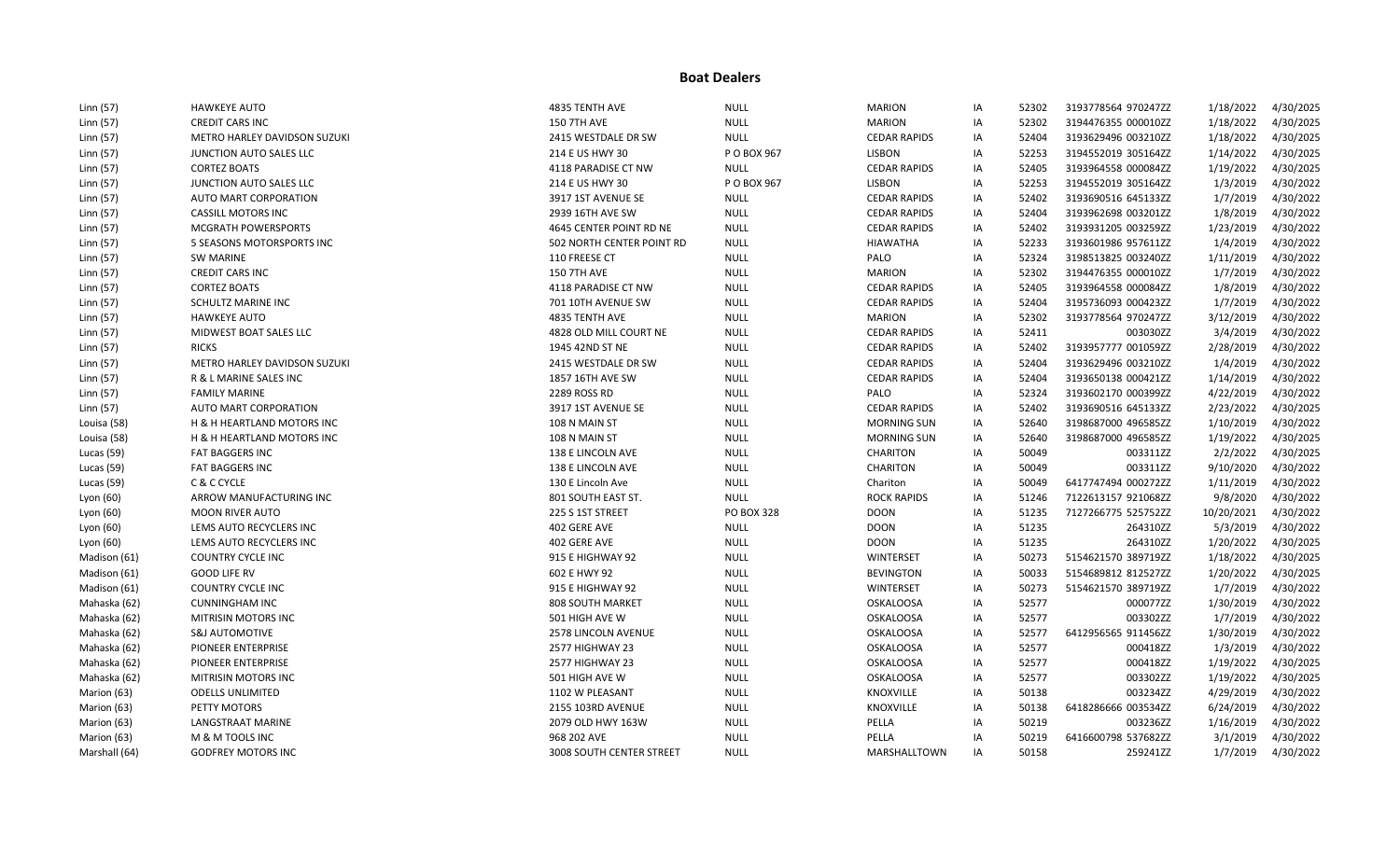| Marshall (64)   | <b>JENSEN INC</b>                   | 2805 S CENTER ST       | <b>NULL</b> | MARSHALLTOWN      | IA | 50158 | 6417535501 000472ZZ | 4/4/2019   | 4/30/2022 |
|-----------------|-------------------------------------|------------------------|-------------|-------------------|----|-------|---------------------|------------|-----------|
| Marshall (64)   | BROWN & SONS AUTO SALES             | 1107 IOWA AVE W        | <b>NULL</b> | MARSHALLTOWN      | IA | 50158 | 6414854306 000493ZZ | 2/4/2022   | 4/30/2025 |
| Marshall (64)   | <b>JENSEN INC</b>                   | 2805 S CENTER ST       | <b>NULL</b> | MARSHALLTOWN      | IA | 50158 | 6417535501 000472ZZ | 1/27/2022  | 4/30/2025 |
| Mills (65)      | CPS LH LLC                          | 57408 190TH ST         | <b>NULL</b> | PACIFIC JUNCTION  | IA | 51561 | 7126224000 003027ZZ | 2/8/2022   | 4/30/2025 |
| Mills (65)      | <b>Bird Properties</b>              | 1400 Timber Ln         | <b>NULL</b> | Glenwood          | IA | 51534 | 4026583331 711285ZZ | 3/6/2020   | 4/30/2022 |
| Mills (65)      | <b>HOWELL</b>                       | 58542 KIDD ROAD        | <b>NULL</b> | <b>GLENWOOD</b>   | IA | 51534 | 4026584595 543630ZZ | 4/22/2019  | 4/30/2022 |
| Mills (65)      | <b>HOWELL</b>                       | 58542 KIDD ROAD        | <b>NULL</b> | <b>GLENWOOD</b>   | IA | 51534 | 4026584595 543630ZZ | 2/28/2022  | 4/30/2025 |
| Mitchell (66)   | NATES OUTDOOR RECREATION INC        | <b>110 OAK ST</b>      | <b>NULL</b> | <b>RICEVILLE</b>  | IA | 50466 | 003130ZZ            | 1/16/2019  | 4/30/2022 |
| Mitchell (66)   | WAPSIE VIEW EQUIPMENT SALES         | 3351 390th St          | <b>NULL</b> | Riceville         | IA | 50466 | 6414205936 302815ZZ | 10/19/2020 | 4/30/2022 |
| Mitchell (66)   | WAPSIE VIEW EQUIPMENT SALES         | 3351 390th St          | <b>NULL</b> | Riceville         | IA | 50466 | 6414205936 302815ZZ | 1/28/2022  | 4/30/2025 |
| Mitchell (66)   | NATES OUTDOOR RECREATION INC        | <b>110 OAK ST</b>      | <b>NULL</b> | <b>RICEVILLE</b>  | IA | 50466 | 003130ZZ            | 1/18/2022  | 4/30/2025 |
| Montgomery (69) | R K BELT & SONS INC                 | 300 E WASHINGTON AVE   | <b>NULL</b> | <b>RED OAK</b>    | IA | 51566 | 7126232538 000209ZZ | 1/18/2019  | 4/30/2022 |
| Muscatine (70)  | MILLS MARINE LLC                    | 2875 HWY 61            | <b>NULL</b> | <b>MUSCATINE</b>  | IA | 52761 | 5632642836 000440ZZ | 1/8/2019   | 4/30/2022 |
| Muscatine (70)  | <b>TOYOTA OF MUSCATINE</b>          | 3000 N HIGHWAY 38      | <b>NULL</b> | <b>MUSCATINE</b>  | IA | 52761 | 003244ZZ            | 3/20/2019  | 4/30/2022 |
| Muscatine (70)  | <b>TOYOTA OF MUSCATINE</b>          | 3000 N HIGHWAY 38      | <b>NULL</b> | <b>MUSCATINE</b>  | IA | 52761 | 003244ZZ            | 1/24/2022  | 4/30/2025 |
| Muscatine (70)  | Curry's Transportation Services Inc | 4200 Highway 61        | <b>NULL</b> | Muscatine         | IA | 52761 | 5635060319 500200ZZ | 10/28/2019 | 4/30/2022 |
| Muscatine (70)  | MILLS MARINE LLC                    | 2875 HWY 61            | <b>NULL</b> | <b>MUSCATINE</b>  | IA | 52761 | 5632642836 000440ZZ | 2/10/2022  | 4/30/2025 |
| Obrien (71)     | <b>SAMPSON CORVETTES</b>            | 5820 320 ST            | <b>NULL</b> | SANBORN           | IA | 51248 | 7127293397 892720ZZ | 3/19/2019  | 4/30/2022 |
| Obrien (71)     | PARKWAY MOTOR                       | 4864 300TH ST          | <b>NULL</b> | SHELDON           | IA | 51201 | 7123244221 000028ZZ | 4/12/2019  | 4/30/2022 |
| Obrien (71)     | <b>GLENS SPORTS CENTER INC</b>      | 208 16TH STREET        | <b>NULL</b> | SHELDON           | IA | 51201 | 7123244387 000994ZZ | 3/11/2019  | 4/30/2022 |
| Osceola (72)    | SIBLEY AUTO SALES                   | 1547 ORIOLE AVE        | <b>NULL</b> | SIBLEY            | IA | 51249 | 003064ZZ            | 11/23/2021 | 4/30/2022 |
| Osceola (72)    | SIBLEY AUTO SALES                   | <b>1547 ORIOLE AVE</b> | <b>NULL</b> | SIBLEY            | IA | 51249 | 003064ZZ            | 1/4/2022   | 4/30/2025 |
| Page (73)       | <b>SELECT MOTORS</b>                | 1212 W SHERIDAN AVE    | <b>NULL</b> | SHENANDOAH        | IA | 51601 | 7122464268 000049ZZ | 1/19/2022  | 4/30/2025 |
| Page (73)       | WHIPP SALES & SERVICE INC           | 701 S 8TH ST           | <b>NULL</b> | CLARINDA          | IA | 51632 | 003081ZZ            | 1/25/2022  | 4/30/2025 |
| Page (73)       | <b>SELECT MOTORS</b>                | 1212 W SHERIDAN AVE    | <b>NULL</b> | SHENANDOAH        | IA | 51601 | 7122464268 000049ZZ | 1/2/2019   | 4/30/2022 |
| Page (73)       | <b>WRANGLER SALES INC</b>           | 1200 SOUTH 12TH STREET | <b>NULL</b> | CLARINDA          | IA | 51632 | 7125423411 493408ZZ | 1/7/2019   | 4/30/2022 |
| Page (73)       | WHIPP SALES & SERVICE INC           | 701 S 8TH ST           | <b>NULL</b> | <b>CLARINDA</b>   | IA | 51632 | 003081ZZ            | 4/12/2019  | 4/30/2022 |
| Page (73)       | <b>WRANGLER SALES INC</b>           | 1200 SOUTH 12TH STREET | <b>NULL</b> | CLARINDA          | IA | 51632 | 7125423411 493408ZZ | 3/1/2022   | 4/30/2025 |
| Palo Alto (74)  | NORTHLAND AUTO & MARINE INC         | 913 Main St            | <b>NULL</b> | Emmetsburg        | IA | 50536 | 7128523232 984903ZZ | 3/25/2019  | 4/30/2022 |
| Plymouth (75)   | <b>LARRYS AUTO INC</b>              | 108 MAIN ST BOX 182    | <b>NULL</b> | MERRILL           | IA | 51038 | 7125400408 000020ZZ | 4/3/2019   | 4/30/2022 |
| Plymouth (75)   | <b>BOBS BIKE SHOP</b>               | 32945 170TH STREET     | <b>NULL</b> | LE MARS           | IA | 51031 | 7125465983 000403ZZ | 1/9/2019   | 4/30/2022 |
| Plymouth (75)   | <b>BOAT FARM LTD</b>                | 1108 STARVIEW DRIVE    | <b>NULL</b> | <b>HINTON</b>     | IA | 51024 | 7125469550 000212ZZ | 1/25/2019  | 4/30/2022 |
| Plymouth (75)   | FEDDERS MARINE & RV                 | 16155 HWY 75           | <b>NULL</b> | LE MARS           | IA | 51031 | 000204ZZ            | 1/7/2019   | 4/30/2022 |
| Plymouth (75)   | <b>BOAT FARM LTD</b>                | 1108 STARVIEW DRIVE    | <b>NULL</b> | <b>HINTON</b>     | IA | 51024 | 7125469550 000212ZZ | 1/26/2022  | 4/30/2025 |
| Plymouth (75)   | LARRYS AUTO INC                     | 108 MAIN ST BOX 182    | <b>NULL</b> | MERRILL           | IA | 51038 | 7125400408 000020ZZ | 1/31/2022  | 4/30/2025 |
| Plymouth (75)   | <b>FEDDERS MARINE &amp; RV</b>      | 16155 HWY 75           | <b>NULL</b> | LE MARS           | IA | 51031 | 000204ZZ            | 1/31/2022  | 4/30/2025 |
| Plymouth (75)   | <b>BOBS BIKE SHOP</b>               | 32945 170TH STREET     | <b>NULL</b> | LE MARS           | IA | 51031 | 7125465983 000403ZZ | 1/20/2022  | 4/30/2025 |
| Plymouth (75)   | TAGGARTS POWER SPORTS INC           | 31673 HIGHWAY 75       | <b>NULL</b> | <b>HINTON</b>     | IA | 51024 | 7129474318 003090ZZ | 1/20/2022  | 4/30/2025 |
| Polk (77)       | <b>TOTAL TRUCK &amp; AUTO</b>       | 5102 NW 2ND ST         | <b>NULL</b> | <b>DES MOINES</b> | IA | 50313 | 000317ZZ            | 1/20/2022  | 4/30/2025 |
| Polk (77)       | <b>TOTAL TRUCK &amp; AUTO</b>       | 5102 NW 2ND ST         | <b>NULL</b> | <b>DES MOINES</b> | IA | 50313 | 000317ZZ            | 1/20/2022  | 4/30/2025 |
| Polk (77)       | BOB BROWN GMC INC BOB BROWN BUICK   | 1405 SE Oralabor Rd    | <b>NULL</b> | Ankeny            | IA | 50021 | 5152787887 804349ZZ | 1/20/2022  | 4/30/2025 |
| Polk (77)       | <b>BOB BROWN CHEVROLET</b>          | 3600 111TH STREET      | <b>NULL</b> | URBANDALE         | IA | 50322 | 5152787825 188136ZZ | 1/20/2022  | 4/30/2025 |
| Polk (77)       | WATERS EDGE MARINE                  | 1413 NW Polk City Dr   | <b>NULL</b> | Polk City         | IA | 50226 | 5159848725 000296ZZ | 1/18/2022  | 4/30/2025 |
| Polk (77)       | <b>INTEGRITY AUTOMOTIVE GROUP</b>   | 2500 Douglas Ave       | <b>NULL</b> | <b>DES MOINES</b> | IA | 50310 | 5152770050 003342ZZ | 1/18/2022  | 4/30/2025 |
|                 |                                     |                        |             |                   |    |       |                     |            |           |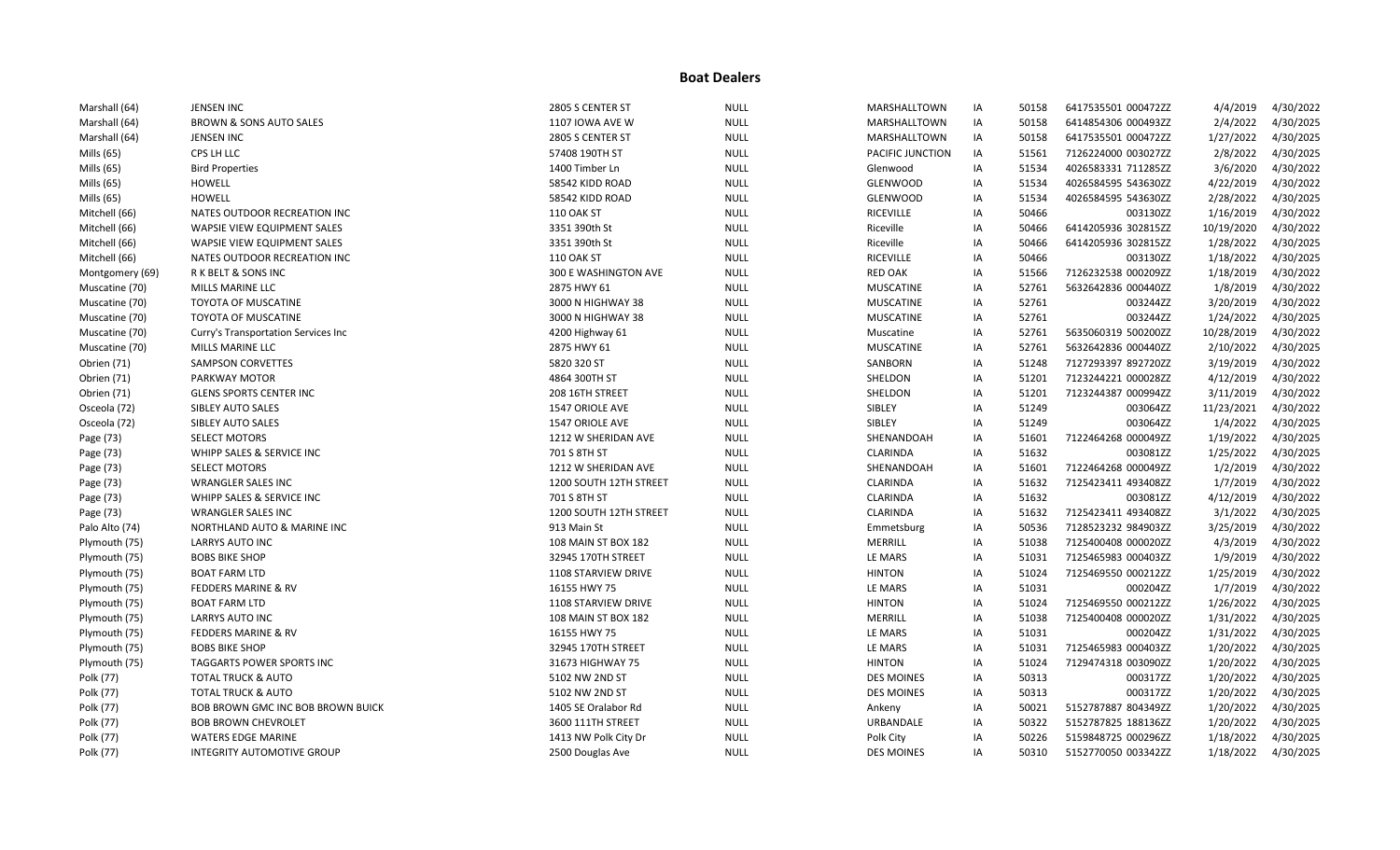| Polk (77) | PETE CHERKAS SERVICE                 | 2315 NW 78th Ave         | <b>NULL</b> | Ankeny                 | IA | 50023 | 003119ZZ            | 1/18/2022 | 4/30/2025 |
|-----------|--------------------------------------|--------------------------|-------------|------------------------|----|-------|---------------------|-----------|-----------|
| Polk (77) | <b>DEERY BROTHERS CHEVROLET</b>      | <b>6000 E UNIVERSITY</b> | <b>NULL</b> | PLEASANT HILL          | ΙA | 50327 | 5152851000 970212ZZ | 1/18/2022 | 4/30/2025 |
| Polk (77) | <b>HICKLIN POWER SPORTS</b>          | 3160 SE Grimes Blvd      | Ste 700     | Grimes                 | IA | 50111 | 5159864880 000295ZZ | 1/14/2022 | 4/30/2025 |
| Polk (77) | <b>STEW HANSEN HYUNDAI</b>           | 11344 HICKMAN RD         | <b>NULL</b> | <b>CLIVE</b>           | IA | 50325 | 5152511466 003345ZZ | 1/18/2022 | 4/30/2025 |
| Polk (77) | STEW HANSEN DODGE CITY               | 12103 HICKMAN RD         | <b>NULL</b> | URBANDALE              | IA | 50323 | 5152511466 003170ZZ | 1/18/2022 | 4/30/2025 |
| Polk (77) | <b>BIG CREEK MARINA</b>              | 6110 SE 6th Ave          | <b>NULL</b> | Pleasant Hill          | IA | 50327 | 5152638467 000348ZZ | 2/8/2022  | 4/30/2025 |
| Polk (77) | SAYLORVILLE LAKE MARINA              | 6170 NW POLK CITY DR     | <b>NULL</b> | POLK CITY              | ΙA | 50226 | 5159846541 547599ZZ | 2/8/2022  | 4/30/2025 |
| Polk (77) | <b>FARM BUREAU</b>                   | 5400 University Ave      | <b>NULL</b> | <b>West Des Moines</b> | IA | 50266 | 5152665196 799304ZZ | 1/28/2022 | 4/30/2025 |
| Polk (77) | DETAIL PLUS/CAR SALES                | 2675 NE 46TH AVENUE      | <b>NULL</b> | <b>DES MOINES</b>      | IA | 50317 | 5155089831 434240ZZ | 1/27/2022 | 4/30/2025 |
| Polk (77) | PLAY IT AGAIN SPORTS                 | 9980 SWANSON BLVD        | <b>NULL</b> | <b>CLIVE</b>           | IA | 50325 | 003258ZZ            | 1/25/2022 | 4/30/2025 |
| Polk (77) | Angry Bear Motorsports               | 4804 NE Briarwood Dr     | <b>NULL</b> | Ankeny                 | IA | 50021 | 5152389397 225937ZZ | 1/25/2022 | 4/30/2025 |
| Polk (77) | DEWEY DODGE CHRYSLER JEEP RAM        | 3175 SE DELAWARE         | <b>NULL</b> | ANKENY                 | IA | 50021 | 266110ZZ            | 1/25/2022 | 4/30/2025 |
| Polk (77) | <b>STRUTHERS BROTHERS</b>            | 5191 NW 2ND AVE          | <b>NULL</b> | <b>DES MOINES</b>      | IA | 50313 | 5152823634 000350ZZ | 1/25/2022 | 4/30/2025 |
| Polk (77) | AUTORAMA RV CENTER INC               | 2227 SE 14TH ST          | <b>NULL</b> | <b>DES MOINES</b>      | ΙA | 50320 | 5152820443 003040ZZ | 1/26/2022 | 4/30/2025 |
| Polk (77) | <b>CARTS AUTO SALES LLC</b>          | 4101 SE 14TH ST          | <b>NULL</b> | <b>DES MOINES</b>      | IA | 50320 | 5155056155 726437ZZ | 11/8/2021 | 4/30/2022 |
| Polk (77) | DETAIL PLUS/CAR SALES                | 2675 NE 46TH AVENUE      | <b>NULL</b> | <b>DES MOINES</b>      | IA | 50317 | 5155089831 434240ZZ | 7/6/2021  | 4/30/2022 |
| Polk (77) | <b>CUSTOM AUTO SALES</b>             | 4211 SE 14TH ST          | <b>NULL</b> | <b>DES MOINES</b>      | IA | 50320 | 5152850081 498093ZZ | 7/22/2021 | 4/30/2022 |
| Polk (77) | GO2AUCTIONSNOW.COM                   | 1914 E EUCLID AVE STE B  | <b>NULL</b> | <b>DES MOINES</b>      | IA | 50313 | 5154916651 488145ZZ | 3/3/2021  | 4/30/2022 |
| Polk (77) | Mid Iowa Auto LLC                    | 5770 Metro East Dr       | <b>NULL</b> | Pleasant Hill          | ΙA | 50327 | 5152028099 556660ZZ | 1/27/2021 | 4/30/2022 |
| Polk (77) | Dinghy Guy Boat Sales                | 745 NE 52nd Ave          | <b>NULL</b> | Des Moines             | IA | 50313 | 515822418 223446ZZ  | 8/18/2020 | 4/30/2022 |
| Polk (77) | Mikes Outdoor Sports                 | 10055 Lincoln Ave        | <b>NULL</b> | Clive                  | IA | 50325 | 5154807194 802203ZZ | 6/18/2020 | 4/30/2022 |
| Polk (77) | TRUCK CITY INC                       | 145 NE Broadway Ave      | <b>NULL</b> | Des Moines             | IA | 50313 | 5152641738 000388ZZ | 4/23/2020 | 4/30/2022 |
| Polk (77) | INTEGRITY AUTOMOTIVE GROUP           | 2500 Douglas Ave         | <b>NULL</b> | <b>DES MOINES</b>      | IA | 50310 | 5152770050 003342ZZ | 7/30/2020 | 4/30/2022 |
| Polk (77) | Impact Water Sports Enterrpise       | 13277 NE 14th St         | <b>NULL</b> | Alleman                | IA | 50007 | 5156697488 785122ZZ | 3/27/2020 | 4/30/2022 |
| Polk (77) | MCKEE AUTO                           | 5095 NE 14TH ST          | <b>NULL</b> | <b>DES MOINES</b>      | IA | 50313 | 000068ZZ            | 8/28/2019 | 4/30/2022 |
| Polk (77) | AUTO OUTLET INC                      | 2423 EUCLID AVE          | <b>NULL</b> | <b>DES MOINES</b>      | IA | 50310 | 5152994741 003004ZZ | 6/14/2019 | 4/30/2022 |
| Polk (77) | Geothermal Products dba Hillcrest RV | 1329 SW Ordnance Rd      | Ste 5       | Ankeny                 | IA | 50023 | 5159643242 375099ZZ | 4/23/2019 | 4/30/2022 |
| Polk (77) | RV One Superstores Des Moines        | 1400 Northridge Cir      | <b>NULL</b> | Altoona                | ΙA | 50009 | 5152801026 279194ZZ | 4/18/2019 | 4/30/2022 |
| Polk (77) | <b>KRAFT IMPORTS</b>                 | 1400 ARMY POST RD        | <b>NULL</b> | <b>DES MOINES</b>      | IA | 50315 | 001000ZZ            | 5/21/2019 | 4/30/2022 |
| Polk (77) | <b>TMBC LLC</b>                      | 1000 BASS PRO DR         | <b>NULL</b> | <b>ALTOONA</b>         | IA | 50009 | 5159575533 070559ZZ | 5/28/2019 | 4/30/2022 |
| Polk (77) | PJ POWER SPORTS                      | 3825 16th St             | <b>NULL</b> | Des Moines             | IA | 50313 | 5159755705 003162ZZ | 5/16/2019 | 4/30/2022 |
| Polk (77) | <b>FARM BUREAU</b>                   | 5400 University Ave      | <b>NULL</b> | <b>West Des Moines</b> | ΙA | 50266 | 5152665196 799304ZZ | 5/16/2019 | 4/30/2022 |
| Polk (77) | STEW HANSEN HYUNDAI                  | 11344 HICKMAN RD         | <b>NULL</b> | <b>CLIVE</b>           | IA | 50325 | 5152511466 003345ZZ | 1/24/2019 | 4/30/2022 |
| Polk (77) | DAVES MARINE & SPORTS INC            | 5950 NW 2ND ST           | <b>NULL</b> | <b>DES MOINES</b>      | IA | 50313 | 003265ZZ            | 2/19/2019 | 4/30/2022 |
| Polk (77) | <b>DEERY BROTHERS CHEVROLET</b>      | <b>6000 E UNIVERSITY</b> | <b>NULL</b> | PLEASANT HILL          | IA | 50327 | 5152851000 970212ZZ | 1/10/2019 | 4/30/2022 |
| Polk (77) | <b>BROWN MOTORCARS</b>               | 330 NW 49TH PL           | <b>NULL</b> | <b>DES MOINES</b>      | IA | 50313 | 5152820123 003076ZZ | 1/14/2019 | 4/30/2022 |
| Polk (77) | <b>TOTAL TRUCK &amp; AUTO</b>        | 5102 NW 2ND ST           | <b>NULL</b> | <b>DES MOINES</b>      | IA | 50313 | 000317ZZ            | 1/17/2019 | 4/30/2022 |
| Polk (77) | AUTORAMA RV CENTER INC               | 2227 SE 14TH ST          | <b>NULL</b> | <b>DES MOINES</b>      | ΙA | 50320 | 5152820443 003040ZZ | 1/7/2019  | 4/30/2022 |
| Polk (77) | PREOWNED SOLUTIONS                   | 11010 DOUGLAS AVE        | <b>NULL</b> | URBANDALE              | IA | 50322 | 5155288180 003283ZZ | 1/4/2019  | 4/30/2022 |
| Polk (77) | MCGUIRE YACHT CAPENTRY               | 4305 ADAMS AVE           | <b>NULL</b> | <b>DES MOINES</b>      | IA | 50310 | 5155282100 244358ZZ | 1/10/2019 | 4/30/2022 |
| Polk (77) | SAYLORVILLE LAKE MARINA              | 6170 NW POLK CITY DR     | <b>NULL</b> | POLK CITY              | IA | 50226 | 5159846541 547599ZZ | 1/25/2019 | 4/30/2022 |
| Polk (77) | WORLD OF WHEELS INC                  | 5330 NE 14th St          | <b>NULL</b> | Des Moines             | IA | 50313 | 5153093000 003158ZZ | 1/28/2019 | 4/30/2022 |
| Polk (77) | BIG BARN HARLEY DAVIDSON             | 81 NW 49TH PL            | <b>NULL</b> | <b>DES MOINES</b>      | IA | 50313 | 000016ZZ            | 2/4/2019  | 4/30/2022 |
| Polk (77) | <b>KARL CHEVROLET</b>                | 1101 SE ORLABOR RD       | <b>NULL</b> | <b>ANKENY</b>          | IA | 50021 | 5159644255 003228ZZ | 1/25/2019 | 4/30/2022 |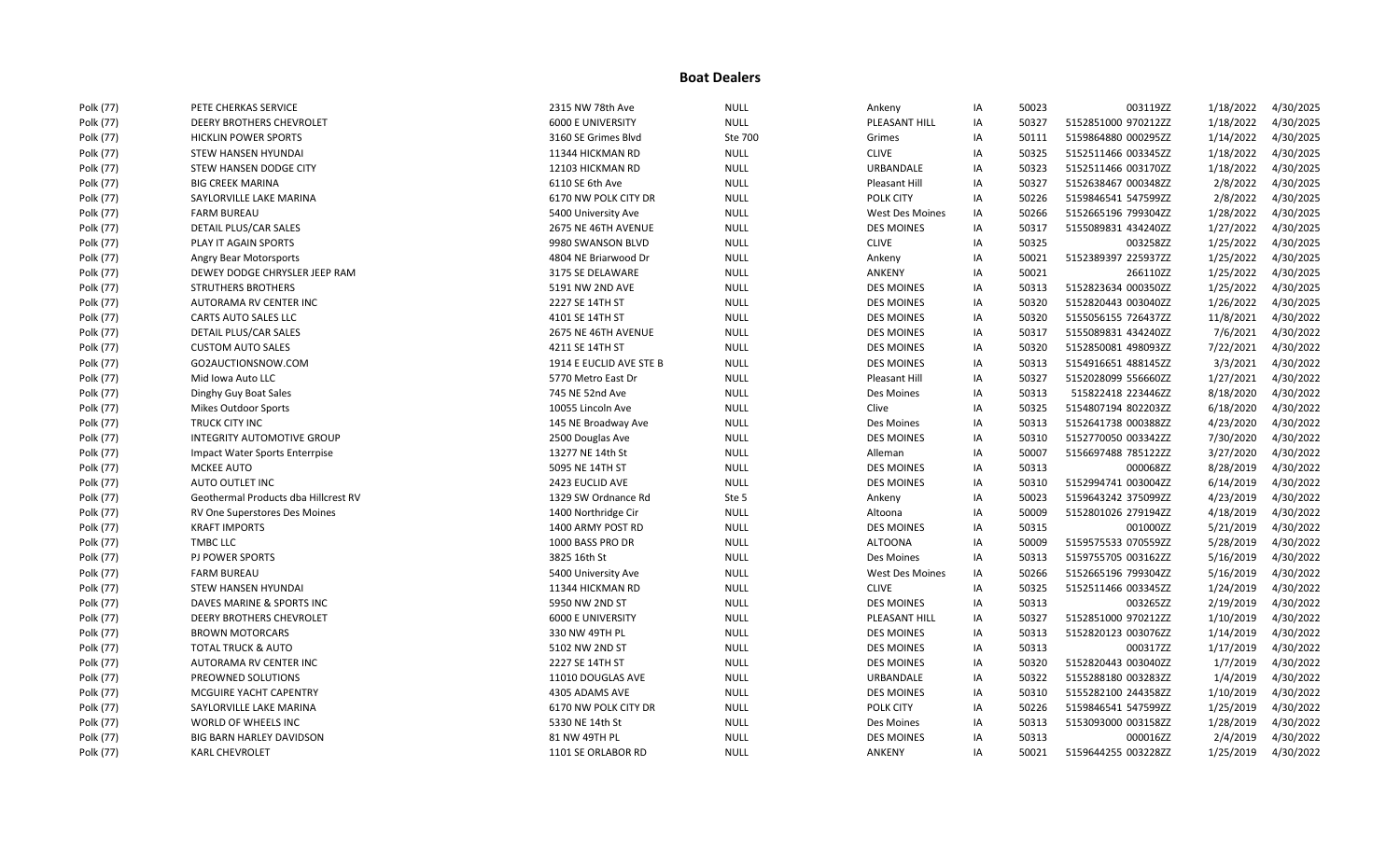| Polk (77)          | <b>GRIMES TIRE &amp; AUTO CENTER INC</b> | 1150 E 1ST ST              | PO BOX 740    | <b>GRIMES</b>         | IA | 50111 | 003274ZZ            | 1/10/2019  | 4/30/2022 |
|--------------------|------------------------------------------|----------------------------|---------------|-----------------------|----|-------|---------------------|------------|-----------|
| Polk (77)          | PETE CHERKAS SERVICE                     | 2315 NW 78th Ave           | <b>NULL</b>   | Ankeny                | ΙA | 50023 | 003119ZZ            | 1/28/2019  | 4/30/2022 |
| Polk (77)          | STEW HANSEN DODGE CITY                   | 12103 HICKMAN RD           | <b>NULL</b>   | <b>URBANDALE</b>      | IA | 50323 | 5152511466 003170ZZ | 1/24/2019  | 4/30/2022 |
| Polk (77)          | <b>HICKLIN POWER SPORTS</b>              | 3160 SE Grimes Blvd        | Ste 700       | Grimes                | IA | 50111 | 5159864880 000295ZZ | 1/18/2019  | 4/30/2022 |
| Polk (77)          | <b>WATERS EDGE MARINE</b>                | 1413 NW Polk City Dr       | <b>NULL</b>   | Polk City             | IA | 50226 | 5159848725 000296ZZ | 1/8/2019   | 4/30/2022 |
| Polk (77)          | CR DISCOUNT INC                          | 906 PRAIRIE DR SW          | <b>NULL</b>   | <b>BONDURANT</b>      | IA | 50035 | 5159670227 003307ZZ | 1/7/2019   | 4/30/2022 |
| Polk (77)          | Angry Bear Motorsports                   | 4804 NE Briarwood Dr       | <b>NULL</b>   | Ankeny                | IA | 50021 | 5152389397 225937ZZ | 4/5/2019   | 4/30/2022 |
| Polk (77)          | BOB BROWN GMC INC BOB BROWN BUICK        | 1405 SE Oralabor Rd        | <b>NULL</b>   | Ankeny                | ΙA | 50021 | 5152787887 804349ZZ | 4/8/2019   | 4/30/2022 |
| Polk (77)          | <b>BOB BROWN CHEVROLET</b>               | 3600 111TH STREET          | <b>NULL</b>   | URBANDALE             | IA | 50322 | 5152787825 188136ZZ | 4/8/2019   | 4/30/2022 |
| Polk (77)          | <b>WYATT MADSEN BOATS</b>                | 112 NW PRAIRIE CREEK DR    | <b>NULL</b>   | <b>GRIMES</b>         | IA | 50111 | 5156617345 898322ZZ | 4/12/2019  | 4/30/2022 |
| Polk (77)          | <b>COPART</b>                            | 3300 VANDAILA RD           | <b>NULL</b>   | <b>DES MOINES</b>     | ΙA | 50317 | 9723915731 003149ZZ | 3/15/2019  | 4/30/2022 |
| Polk (77)          | THE AUTO SPECIALIST                      | 208 E ARMY POST RD         | <b>NULL</b>   | <b>DES MOINES</b>     | IA | 50315 | 5159537528 001100ZZ | 3/19/2019  | 4/30/2022 |
| Polk (77)          | <b>BIG CREEK MARINA</b>                  | 6110 SE 6th Ave            | <b>NULL</b>   | Pleasant Hill         | IA | 50327 | 5152638467 000348ZZ | 3/27/2019  | 4/30/2022 |
| Polk (77)          | NELSON AUTOMOTIVE LLC                    | 300 Sandpiper Ct           | <b>NULL</b>   | Polk City             | IA | 50226 | 5159849600 000056ZZ | 1/28/2019  | 4/30/2022 |
| Polk (77)          | <b>STRUTHERS BROTHERS</b>                | 5191 NW 2ND AVE            | <b>NULL</b>   | <b>DES MOINES</b>     | IA | 50313 | 5152823634 000350ZZ | 1/11/2019  | 4/30/2022 |
| Polk (77)          | JIMS SAILING CENTER                      | 5454 NE 14TH ST            | <b>NULL</b>   | <b>DES MOINES</b>     | ΙA | 50313 | 5155540680 000277ZZ | 2/21/2019  | 4/30/2022 |
| Polk (77)          | GO2AUCTIONSNOW.COM                       | 1914 E EUCLID AVE STE B    | <b>NULL</b>   | <b>DES MOINES</b>     | IA | 50313 | 5154916651 488145ZZ | 2/11/2022  | 4/30/2025 |
| Polk (77)          | THE AUTO SPECIALIST                      | 208 E ARMY POST RD         | <b>NULL</b>   | <b>DES MOINES</b>     | IA | 50315 | 5159537528 001100ZZ | 2/11/2022  | 4/30/2025 |
| Polk (77)          | <b>KARL CHEVROLET</b>                    | 1101 SE ORLABOR RD         | <b>NULL</b>   | ANKENY                | ΙA | 50021 | 5159644255 003228ZZ | 2/16/2022  | 4/30/2025 |
| Polk (77)          | AUTO OUTLET INC                          | 2423 EUCLID AVE            | <b>NULL</b>   | <b>DES MOINES</b>     | IA | 50310 | 5152994741 003004ZZ | 2/24/2022  | 4/30/2025 |
| Polk (77)          | MCKEE AUTO                               | 5095 NE 14TH ST            | <b>NULL</b>   | <b>DES MOINES</b>     | IA | 50313 | 000068ZZ            | 2/24/2022  | 4/30/2025 |
| Polk (77)          | <b>TRUCK CITY INC</b>                    | 145 NE Broadway Ave        | <b>NULL</b>   | Des Moines            | ΙA | 50313 | 5152641738 000388ZZ | 2/22/2022  | 4/30/2025 |
| Pottawattamie (78) | D & R AUTO SALES                         | 516 LOCUST ST              | <b>NULL</b>   | <b>CARTER LAKE</b>    | IA | 51510 | 7123476535 003325ZZ | 1/16/2019  | 4/30/2022 |
| Pottawattamie (78) | <b>MARCUS MARINE</b>                     | 1200 9th Ave               | <b>NULL</b>   | <b>Council Bluffs</b> | ΙA | 51501 | 000734ZZ            | 4/12/2019  | 4/30/2022 |
| Pottawattamie (78) | TMBC LLC-TRACKER MARINE BOAT CENTER      | 2901 BASS PRO DR           | <b>NULL</b>   | <b>COUNCIL BLUFFS</b> | IA | 51501 | 7123255333 003177ZZ | 1/29/2019  | 4/30/2022 |
| Pottawattamie (78) | <b>CAMPING WORLD</b>                     | 2802 S 21ST STREET         | <b>NULL</b>   | <b>COUNCIL BLUFFS</b> | IA | 51501 | 003059ZZ            | 1/25/2019  | 4/30/2022 |
| Pottawattamie (78) | <b>LEACH CAMPER SALES</b>                | 1629 VETERANS MEMORIAL HWY | <b>NULL</b>   | <b>COUNCIL BLUFFS</b> | ΙA | 51501 | 003320ZZ            | 1/7/2019   | 4/30/2022 |
| Pottawattamie (78) | <b>EDWARDS MOTORSPORTS &amp; RV S</b>    | 1010 34TH AVE              | P.O. BOX 1709 | <b>COUNCIL BLUFFS</b> | IA | 51501 | 7123668400 207770ZZ | 1/3/2019   | 4/30/2022 |
| Pottawattamie (78) | EDWARDS SUBARU HYUNDAI                   | 1029 32ND AVE              | <b>NULL</b>   | <b>COUNCIL BLUFFS</b> | IA | 51501 | 003052ZZ            | 1/7/2019   | 4/30/2022 |
| Pottawattamie (78) | <b>STEFFES MOTORS</b>                    | 1308 N 25TH ST             | <b>NULL</b>   | <b>COUNCIL BLUFFS</b> | IA | 51501 | 000024ZZ            | 1/28/2019  | 4/30/2022 |
| Pottawattamie (78) | D & R AUTO SALES                         | 516 LOCUST ST              | <b>NULL</b>   | <b>CARTER LAKE</b>    | IA | 51510 | 7123476535 003325ZZ | 1/27/2022  | 4/30/2025 |
| Pottawattamie (78) | EDWARDS MOTORSPORTS & RV S               | 1010 34TH AVE              | P.O. BOX 1709 | <b>COUNCIL BLUFFS</b> | IA | 51501 | 7123668400 207770ZZ | 2/8/2022   | 4/30/2025 |
| Poweshiek (79)     | <b>VANNOY CHEVROLET</b>                  | 119 SOUTH 4TH              | PO BOX 310    | <b>MONTEZUMA</b>      | IA | 50171 | 6416232177 544648ZZ | 4/15/2019  | 4/30/2022 |
| Ringgold (80)      | <b>SUN VALLEY MOTOR &amp; MARINE</b>     | 1358 310TH AVE             | <b>NULL</b>   | <b>ELLSTON</b>        | IA | 50074 | 000495ZZ            | 1/24/2019  | 4/30/2022 |
| Sac (81)           | <b>BLACKHAWK MARINE</b>                  | 2902 330TH STREET          | <b>NULL</b>   | <b>LAKE VIEW</b>      | ΙA | 51450 | 7126572368 003010ZZ | 1/3/2019   | 4/30/2022 |
| Sac (81)           | RY-BECK LLC DBA SHAMROCK BOATS           | 217 370TH STREET           | <b>NULL</b>   | CARNARVON             | IA | 51450 | 7126642356 083836ZZ | 1/7/2019   | 4/30/2022 |
| Sac (81)           | <b>BLACKHAWK MARINE</b>                  | 2902 330TH STREET          | <b>NULL</b>   | <b>LAKE VIEW</b>      | IA | 51450 | 7126572368 003010ZZ | 1/10/2022  | 4/30/2025 |
| Scott (82)         | QC AUTO SALES                            | 925 W Kimberly Rd          | <b>NULL</b>   | Davenport             | ΙA | 52806 | 5633449222 196124ZZ | 12/29/2020 | 4/30/2022 |
| Scott (82)         | <b>QUAD CITIES AUTOMOTIVE GROUP</b>      | 3700 N HARRISON ST         | <b>NULL</b>   | <b>DAVENPORT</b>      | IA | 52806 | 003317ZZ            | 1/26/2022  | 4/30/2025 |
| Scott (82)         | <b>ICAP</b>                              | 520 N 9TH AVE PO BOX 22    | <b>NULL</b>   | <b>ELDRIDGE</b>       | IA | 52748 | 5632856522 003190ZZ | 1/25/2022  | 4/30/2025 |
| Scott (82)         | SMART TOYOTA OF QUAD CITIES              | 4618 BRADY STREET          | <b>NULL</b>   | <b>DAVENPORT</b>      | IA | 52806 | 5633914106 530866ZZ | 1/26/2022  | 4/30/2025 |
| Scott (82)         | DAVENPORT BOAT INC                       | 1414 S STARK ST            | <b>NULL</b>   | <b>DAVENPORT</b>      | IA | 52802 | 000343ZZ            | 1/14/2022  | 4/30/2025 |
| Scott (82)         | <b>GRACE MARINE INC</b>                  | 905 EAGLE RIDGE RD         | <b>NULL</b>   | LECLAIRE              | IA | 52753 | 5633591635 000891ZZ | 1/20/2022  | 4/30/2025 |
| Scott (82)         | INSURANCE AUTO AUCTIONS CORP             | 5403 ROCKINGHAM RD         | <b>NULL</b>   | <b>DAVENPORT</b>      | IA | 52802 | 5633228562 000052ZZ | 1/19/2022  | 4/30/2025 |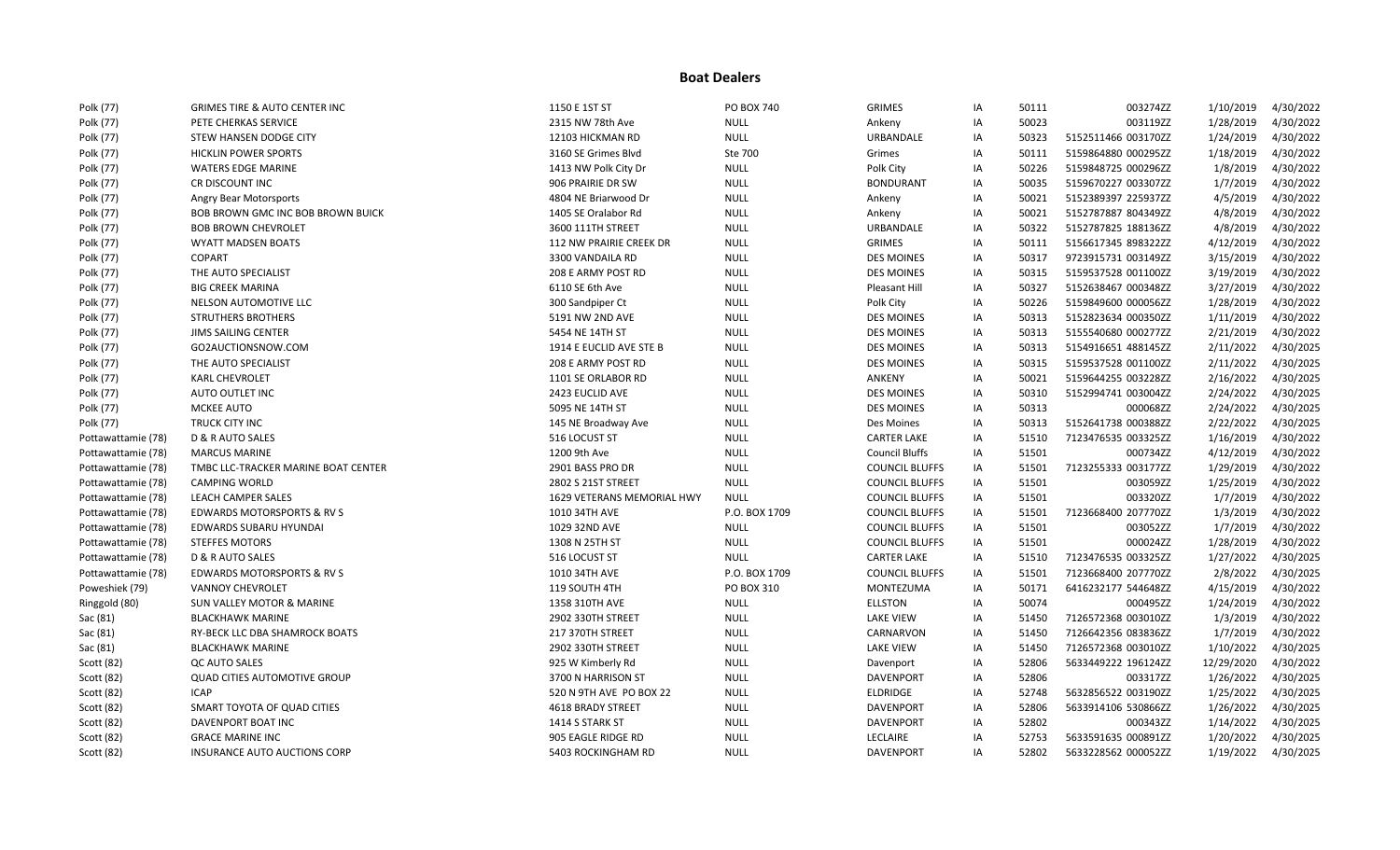| Scott (82)  | RONS TOY BOX LLC                                               | 4010 MIDDLE RD             | <b>NULL</b>    | <b>BETTENDORF</b>   | IA | 52722 | 5633448697 003321ZZ | 1/24/2022  | 4/30/2025 |
|-------------|----------------------------------------------------------------|----------------------------|----------------|---------------------|----|-------|---------------------|------------|-----------|
| Scott (82)  | <b>QUAD CITIES AUTOMOTIVE GROUP</b>                            | 3700 N HARRISON ST         | <b>NULL</b>    | <b>DAVENPORT</b>    | ΙA | 52806 | 003317ZZ            | 1/22/2019  | 4/30/2022 |
| Scott (82)  | <b>INSURANCE AUTO AUCTIONS CORP</b>                            | 5403 ROCKINGHAM RD         | <b>NULL</b>    | <b>DAVENPORT</b>    | IA | 52802 | 5633228562 000052ZZ | 1/14/2019  | 4/30/2022 |
| Scott (82)  | <b>EMPLOYERS MUTUAL CASUALTY CO</b>                            | 3601 S 1st St              | <b>NULL</b>    | Eldridge            | IA | 52748 | 5153457645 641610ZZ | 1/8/2019   | 4/30/2022 |
| Scott (82)  | <b>GRACE MARINE INC</b>                                        | 905 EAGLE RIDGE RD         | <b>NULL</b>    | LECLAIRE            | IA | 52753 | 5633591635 000891ZZ | 1/9/2019   | 4/30/2022 |
| Scott (82)  | DAVENPORT BOAT & MARINE LTD                                    | 5322 NOBIS CT              | <b>NULL</b>    | <b>DAVENPORT</b>    | IA | 52802 | 003540ZZ            | 4/1/2019   | 4/30/2022 |
| Scott (82)  | COPART OF CT INC DBA CRASHED TOYS                              | 451 E BLACKHAWK TRL        | <b>NULL</b>    | <b>ELDRIDGE</b>     | IA | 52748 | 953228ZZ            | 3/19/2019  | 4/30/2022 |
| Scott (82)  | <b>COPART OF CT INC DBA COPART</b>                             | 3601 S 1st St              | <b>NULL</b>    | Eldridge            | IA | 52748 | 5632753865 289531ZZ | 3/19/2019  | 4/30/2022 |
| Scott (82)  | ARK MIDSTREAM SERVICE                                          | 11995 COON HUNTERS RD      | <b>NULL</b>    | <b>BLUE GRASS</b>   | IA | 52726 | 000274ZZ            | 3/25/2019  | 4/30/2022 |
| Scott (82)  | DAVENPORT BOAT INC                                             | 1414 S STARK ST            | <b>NULL</b>    | <b>DAVENPORT</b>    | IA | 52802 | 000343ZZ            | 1/17/2019  | 4/30/2022 |
| Scott (82)  | <b>EVERETTS BODY SHOP</b>                                      | 5675 STATE ST              | <b>NULL</b>    | <b>BETTENDORF</b>   | IA | 52722 | 5633556240 001101ZZ | 3/11/2019  | 4/30/2022 |
| Scott (82)  | <b>HAWKEYE MOTORWORKS</b>                                      | 7805 N DIVISION ST         | <b>NULL</b>    | <b>DAVENPORT</b>    | IA | 52806 | 5633919009 001058ZZ | 2/5/2019   | 4/30/2022 |
| Scott (82)  | THIEL TRUCK CENTER INC                                         | 24505 VALLEY DR PO BOX 541 | <b>NULL</b>    | PLEASANT VALLEY     | IA | 52767 | 5634242000 260980ZZ | 3/4/2022   | 4/30/2025 |
| Shelby (83) | <b>SWANSON MARINE LLC</b>                                      | 1808 CHATBURN PLZ          | <b>NULL</b>    | <b>HARLAN</b>       | IA | 51537 | 7127555188 000737ZZ | 2/14/2019  | 4/30/2022 |
| Sioux (84)  | <b>VANS IMPLEMENT LTD</b>                                      | 3465 320TH STREET          | <b>NULL</b>    | <b>HULL</b>         | ΙA | 51239 | 860095ZZ            | 2/14/2019  | 4/30/2022 |
| Sioux (84)  | <b>WORK &amp; PLAY ATV SALES</b>                               | 2620 310TH ST              | <b>NULL</b>    | <b>ROCK VALLEY</b>  | IA | 51247 | 000072ZZ            | 3/14/2019  | 4/30/2022 |
| Sioux (84)  | DEKKERS SNOWMOBILE SALES                                       | 1926 AVENUE F              | <b>NULL</b>    | <b>HAWARDEN</b>     | IA | 51023 | 7124220268 003249ZZ | 1/22/2019  | 4/30/2022 |
| Sioux (84)  | <b>BIG SIOUX MARINE</b>                                        | <b>1609 AVENUE E.</b>      | <b>BOX 192</b> | HAWARDEN            | IA | 51023 | 000206ZZ            | 3/28/2019  | 4/30/2022 |
| Sioux (84)  | Van's Implement                                                | 3465 320th St              | <b>NULL</b>    | Hull                | IA | 51239 | 7124392641 975982ZZ | 3/29/2019  | 4/30/2022 |
| Sioux (84)  | VERHOEF AUTOMOTIVE INC                                         | 110 20TH STREET NE         | <b>NULL</b>    | SIOUX CENTER        | ΙA | 51250 | 003099ZZ            | 1/24/2022  | 4/30/2025 |
| Sioux (84)  | DEKKERS SNOWMOBILE SALES                                       | 1926 AVENUE F              | <b>NULL</b>    | HAWARDEN            | IA | 51023 | 7124220268 003249ZZ | 1/24/2022  | 4/30/2025 |
| Sioux (84)  | <b>WORK &amp; PLAY ATV SALES</b>                               | 2620 310TH ST              | <b>NULL</b>    | <b>ROCK VALLEY</b>  | IA | 51247 | 000072ZZ            | 1/18/2022  | 4/30/2025 |
| Sioux (84)  | Alpha Motorsports LLC DBA Northside Body Shop Big Sioux Marine | 1609 Avenue E              | <b>NULL</b>    | Hawarden            | IA | 51023 | 7125511614 454396ZZ | 7/30/2020  | 4/30/2022 |
| Sioux (84)  | <b>VERHOEF AUTOMOTIVE INC</b>                                  | 110 20TH STREET NE         | <b>NULL</b>    | <b>SIOUX CENTER</b> | IA | 51250 | 003099ZZ            | 4/29/2019  | 4/30/2022 |
| Story (85)  | ZYLSTRA CYCLE CO INC                                           | 1930 E 13th St             | <b>NULL</b>    | Ames                | IA | 50010 | 5152326223 000360ZZ | 5/13/2019  | 4/30/2022 |
| Story (85)  | AMES POWER SPORTS LC                                           | 2312 E LINCOLN WAY         | <b>NULL</b>    | AMES                | IA | 50010 | 5152328181 000285ZZ | 6/3/2019   | 4/30/2022 |
| Story (85)  | AMESCARSCOM INC                                                | 100 E Lincoln Way          | <b>NULL</b>    | Ames                | IA | 50010 | 5152339900 452811ZZ | 7/30/2020  | 4/30/2022 |
| Story (85)  | HICKLIN POWER SPORTS OF AMES                                   | 919 E LINCOLN WAY          | <b>NULL</b>    | AMES                | IA | 50010 | 5152334727 118788ZZ | 1/24/2022  | 4/30/2025 |
| Story (85)  | NEVADA AUTOMOTIVE                                              | 1155 S G AVE               | <b>NULL</b>    | <b>NEVADA</b>       | IA | 50201 | 003529ZZ            | 4/11/2019  | 4/30/2022 |
| Story (85)  | AMES FORD LINCOLN                                              | 123 AIRPORT ROAD BOX 1687  | <b>NULL</b>    | AMES                | IA | 50010 | 003530ZZ            | 4/11/2019  | 4/30/2022 |
| Story (85)  | World of Wheels Inc                                            | 100 S 16th St              | <b>NULL</b>    | Ames                | IA | 50010 | 5153093002 426742ZZ | 4/17/2019  | 4/30/2022 |
| Story (85)  | MID IOWA TRUCK AND UPHOLSTERY                                  | <b>1628 S DUFF</b>         | <b>NULL</b>    | AMES                | IA | 50010 | 5152324343 573936ZZ | 1/15/2019  | 4/30/2022 |
| Story (85)  | HICKLIN POWER SPORTS OF AMES                                   | 919 E LINCOLN WAY          | <b>NULL</b>    | AMES                | IA | 50010 | 5152334727 118788ZZ | 1/11/2019  | 4/30/2022 |
| Story (85)  | <b>GOOKIN FORD SALES INC</b>                                   | 510 FACTORY OUTLET DR      | <b>NULL</b>    | <b>STORY CITY</b>   | IA | 50248 | 000241ZZ            | 3/8/2019   | 4/30/2022 |
| Story (85)  | <b>FRANK BAEDKE SAILBOATS</b>                                  | 904 PENNSYLVANIA AVE       | <b>NULL</b>    | <b>STORY CITY</b>   | IA | 50248 | 002074ZZ            | 1/4/2019   | 4/30/2022 |
| Tama (86)   | THE BOTTOM END                                                 | 1286 275TH STREET          | <b>NULL</b>    | GARWIN              | IA | 50632 | 6413284892 003308ZZ | 2/8/2019   | 4/30/2022 |
| Tama (86)   | LUETHJE AUTO SALES                                             | 710 EAST ST                | <b>NULL</b>    | <b>GLADBROOK</b>    | ΙA | 50635 | 976840ZZ            | 1/9/2019   | 4/30/2022 |
| Tama (86)   | <b>NELSONS MARINE REPAIR</b>                                   | 706 HALL STREET            | <b>NULL</b>    | <b>TAMA</b>         | IA | 52339 | 6414851924 282520ZZ | 1/28/2022  | 4/30/2025 |
| Tama (86)   | <b>NELSONS MARINE REPAIR</b>                                   | 706 HALL STREET            | <b>NULL</b>    | <b>TAMA</b>         | IA | 52339 | 6414851924 282520ZZ | 10/25/2019 | 4/30/2022 |
| Tama (86)   | LUETHJE AUTO SALES                                             | 710 EAST ST                | <b>NULL</b>    | <b>GLADBROOK</b>    | IA | 50635 | 976840ZZ            | 3/4/2022   | 4/30/2025 |
| Tama (86)   | THE BOTTOM END                                                 | 1286 275TH STREET          | <b>NULL</b>    | GARWIN              | IA | 50632 | 6413284892 003308ZZ | 2/24/2022  | 4/30/2025 |
| Taylor (87) | ADES LIVE BAIT AND TACKLE                                      | 1400 ILLINOIS ST           | <b>NULL</b>    | <b>BEDFORD</b>      | IA | 50833 | 000913ZZ            | 8/21/2019  | 4/30/2022 |
| Union (88)  | <b>Curtis Boatworks</b>                                        | 102 S Stone St             | <b>NULL</b>    | Creston             | IA | 50801 | 6417450204 523355ZZ | 6/1/2021   | 4/30/2022 |
| Union (88)  | <b>BIG BOYZ TOYZ INC</b>                                       | 900 SOUTH DIVISION STREET  | <b>NULL</b>    | <b>CRESTON</b>      | IA | 50801 | 003532ZZ            | 1/9/2019   | 4/30/2022 |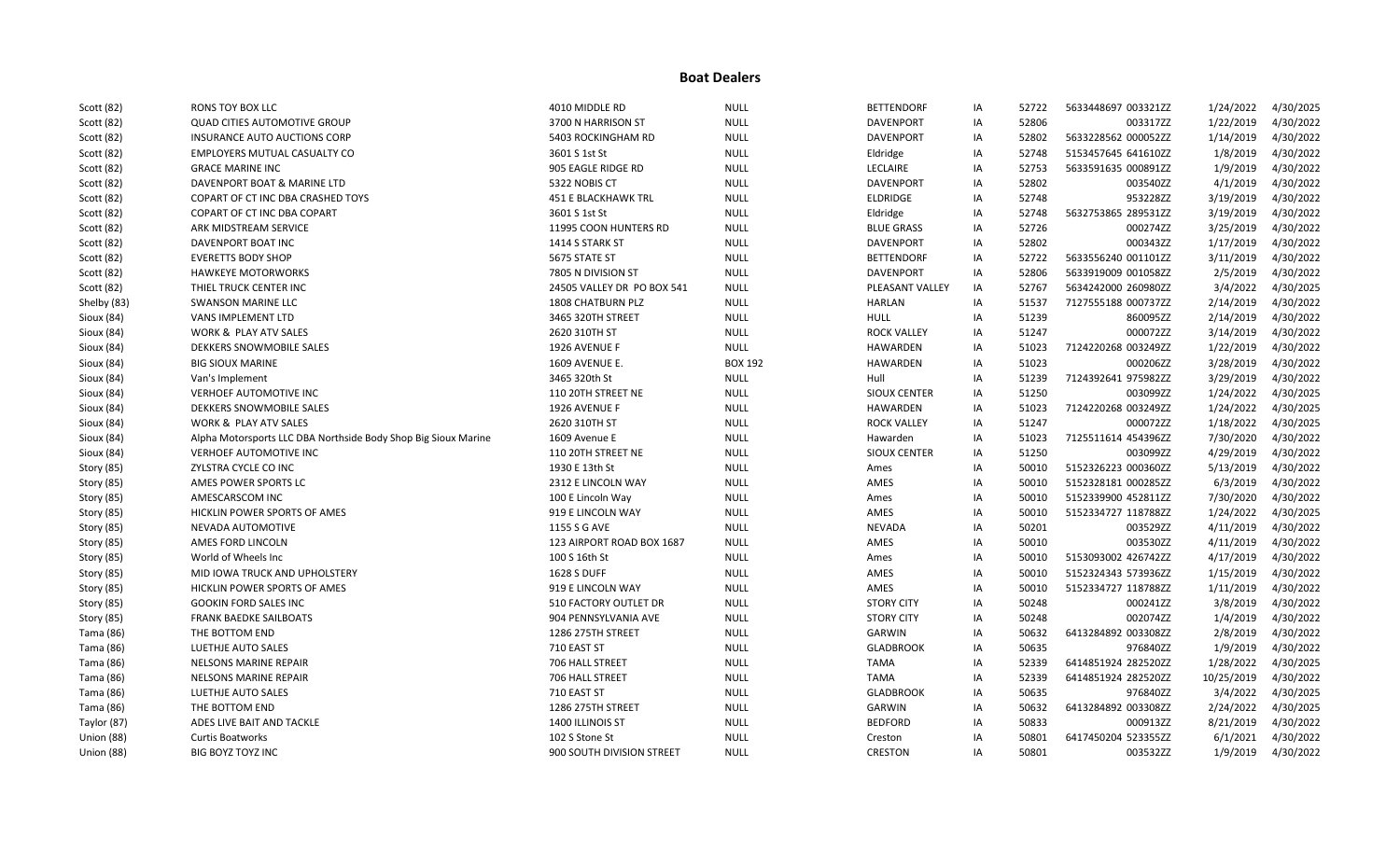| Union (88)      | <b>BIG BOYZ TOYZ INC</b>                 | 900 SOUTH DIVISION STREET | <b>NULL</b>             | <b>CRESTON</b>     | IA | 50801 | 003532ZZ            | 2/15/2022 | 4/30/2025 |
|-----------------|------------------------------------------|---------------------------|-------------------------|--------------------|----|-------|---------------------|-----------|-----------|
| Wapello (90)    | RJ Performance                           | 14231 Sycamore Rd         | <b>NULL</b>             | Ottumwa            | ΙA | 52501 | 6416848400 606267ZZ | 3/4/2022  | 4/30/2025 |
| Wapello (90)    | VAUGHN CHEVROLET INC                     | 1311 VAUGHN DRIVE         | <b>NULL</b>             | <b>OTTUMWA</b>     | IA | 52501 | 6416824574 003318ZZ | 1/28/2019 | 4/30/2022 |
| Wapello (90)    | <b>MIDWEST AUTO SALES</b>                | 6229 Highway 63           | <b>NULL</b>             | Ottumwa            | IA | 52501 | 6416825700 003286ZZ | 1/4/2019  | 4/30/2022 |
| Wapello (90)    | <b>RJ PERFORMANCE</b>                    | 14231 SYCAMORE RD         | <b>NULL</b>             | <b>OTTUMWA</b>     | IA | 52501 | 6416848400 373844ZZ | 1/24/2019 | 4/30/2022 |
| Wapello (90)    | <b>BOWLING MOTORS &amp; RV SALES INC</b> | 14270 SYCAMORE RD         | <b>NULL</b>             | <b>OTTUMWA</b>     | IA | 52501 | 6416825497 003060ZZ | 1/9/2019  | 4/30/2022 |
| Wapello (90)    | <b>COVENANT AUTO &amp; BODY</b>          | 504 RICHMOND AVE          | <b>NULL</b>             | <b>OTTUMWA</b>     | IA | 52501 | 003328ZZ            | 4/8/2019  | 4/30/2022 |
| Wapello (90)    | WHITNEY RV & MARINE LLC                  | 9418 151 AVE              | <b>NULL</b>             | <b>OTTUMWA</b>     | IA | 52501 | 6419546532 328194ZZ | 3/22/2019 | 4/30/2022 |
| Wapello (90)    | <b>MIDWEST AUTO SALES</b>                | 6229 Highway 63           | <b>NULL</b>             | Ottumwa            | ΙA | 52501 | 6416825700 003286ZZ | 1/26/2022 | 4/30/2025 |
| Wapello (90)    | BOWLING MOTORS & RV SALES INC            | 14270 SYCAMORE RD         | <b>NULL</b>             | <b>OTTUMWA</b>     | IA | 52501 | 6416825497 003060ZZ | 1/18/2022 | 4/30/2025 |
| Warren (91)     | ROUTE 65 HARLEY DAVIDSON                 | 1300 S JEFFERSON WAY      | <b>NULL</b>             | INDIANOLA          | IA | 50125 | 5152654444 315300ZZ | 2/2/2022  | 4/30/2025 |
| Warren (91)     | <b>GREGG YOUNG CHEVROLET</b>             | 2501 Sunset Dr            | <b>NULL</b>             | Norwalk            | IA | 50211 | 272374ZZ            | 6/21/2021 | 4/30/2022 |
| Warren (91)     | SOUTHTOWN CHRYSLER Dodge, Jeep, Ram      | 2412 N JEFFERSON WAY      | <b>NULL</b>             | <b>INDIANOLA</b>   | IA | 50125 | 5159618105 650192ZZ | 8/18/2020 | 4/30/2022 |
| Warren (91)     | ROUTE 65 HARLEY DAVIDSON                 | 1300 S JEFFERSON WAY      | <b>NULL</b>             | <b>INDIANOLA</b>   | IA | 50125 | 5152654444 315300ZZ | 4/29/2019 | 4/30/2022 |
| Warren (91)     | <b>CANOESPORT OUTFITTERS</b>             | 203 W SALEM AVE           | <b>NULL</b>             | <b>INDIANOLA</b>   | IA | 50125 | 5159616117 000469ZZ | 1/14/2019 | 4/30/2022 |
| Warren (91)     | CanoeSport America Inc                   | 203 W Salem Ave           | <b>NULL</b>             | Indianola          | ΙA | 50125 | 570988ZZ            | 3/4/2022  | 4/30/2025 |
| Washington (92) | THE SHACK OF ALL TRADES LLC              | 2520 UNDERWOOD AVE        | <b>NULL</b>             | <b>AINSWORTH</b>   | IA | 52201 | 3194300488 717037ZZ | 3/7/2022  | 4/30/2025 |
| Washington (92) | ACE N MORE                               | 1901 E WASHINGTON ST      | <b>NULL</b>             | WASHINGTON         | IA | 52353 | 3196536700 406040ZZ | 2/4/2019  | 4/30/2022 |
| Washington (92) | M & J SALES                              | 2728 W TRIO LN            | <b>NULL</b>             | WASHINGTON         | IA | 52353 | 003035ZZ            | 1/10/2019 | 4/30/2022 |
| Washington (92) | HIGHBOURNE INVESTMENTS INC               | 205 MCCREEDY DR           | <b>NULL</b>             | WASHINGTON         | ΙA | 52353 | 003155ZZ            | 1/25/2019 | 4/30/2022 |
| Washington (92) | THE SHACK OF ALL TRADES LLC              | 2520 UNDERWOOD AVE        | <b>NULL</b>             | <b>AINSWORTH</b>   | IA | 52201 | 3194300488 717037ZZ | 5/21/2021 | 4/30/2022 |
| Washington (92) | M & J SALES                              | 2728 W TRIO LN            | <b>NULL</b>             | WASHINGTON         | IA | 52353 | 003035ZZ            | 1/26/2022 | 4/30/2025 |
| Webster (94)    | THE MARINE GROUP LLC                     | 228 KENYON RD W           | <b>NULL</b>             | <b>FORT DODGE</b>  | IA | 50501 | 5748481636 372696ZZ | 4/23/2019 | 4/30/2022 |
| Webster (94)    | Fort Dodge Ford Lincoln Inc              | 2723 5th Ave S            | <b>NULL</b>             | Fort Dodge         | IA | 50501 | 5155719025 003063ZZ | 4/25/2019 | 4/30/2022 |
| Webster (94)    | <b>AUTO DRIVE INC</b>                    | 2944 5TH AVE S            | <b>NULL</b>             | <b>FORT DODGE</b>  | ΙA | 50501 | 5159553399 003181ZZ | 1/2/2019  | 4/30/2022 |
| Webster (94)    | <b>CUSTOM AUTO SERVICE</b>               | 536 S 22ND                | <b>NULL</b>             | <b>FORT DODGE</b>  | IA | 50501 | 5155733330 842480ZZ | 1/4/2019  | 4/30/2022 |
| Webster (94)    | FORT DODGE MOTORS INC                    | 11 N 25TH ST              | <b>NULL</b>             | <b>FORT DODGE</b>  | ΙA | 50501 | 5155765431 650901ZZ | 2/4/2019  | 4/30/2022 |
| Webster (94)    | Fort Dodge Ford Lincoln Inc              | 2723 5th Ave S            | <b>NULL</b>             | Fort Dodge         | IA | 50501 | 5155719025 003063ZZ | 2/18/2022 | 4/30/2025 |
| Webster (94)    | RACING UNLIMITED INC                     | 2606 200TH ST             | <b>NULL</b>             | <b>FORT DODGE</b>  | IA | 50501 | 5159556000 000391ZZ | 2/22/2022 | 4/30/2025 |
| Winnebago (95)  | LAKE MILLS MOTOR SPORTS                  | 45563C HIGHWAY 69         | <b>NULL</b>             | <b>LAKE MILLS</b>  | IA | 50450 | 6415922145 516551ZZ | 2/18/2019 | 4/30/2022 |
| Winnebago (95)  | <b>FOREST CITY FORD</b>                  | 745 E US HIGHWAY 9        | <b>NULL</b>             | <b>FOREST CITY</b> | IA | 50436 | 6415855555 766393ZZ | 2/20/2019 | 4/30/2022 |
| Winnebago (95)  | LICHTSINN MOTORS INC                     | 505 HWY 9 E               | <b>NULL</b>             | <b>FOREST CITY</b> | IA | 50436 | 999430ZZ            | 4/26/2019 | 4/30/2022 |
| Winnebago (95)  | LICHTSINN MOTORS INC                     | 505 HWY 9 E               | <b>NULL</b>             | <b>FOREST CITY</b> | IA | 50436 | 999430ZZ            | 2/4/2022  | 4/30/2025 |
| Winnebago (95)  | <b>FOREST CITY FORD</b>                  | 745 E US HIGHWAY 9        | <b>NULL</b>             | <b>FOREST CITY</b> | IA | 50436 | 6415855555 766393ZZ | 1/18/2022 | 4/30/2025 |
| Winneshiek (96) | <b>UPPER IOWA MARINE</b>                 | 1651 STATE HIGHWAY 9      | <b>NULL</b>             | <b>DECORAH</b>     | IA | 52101 | 5633829387 000356ZZ | 1/18/2022 | 4/30/2025 |
| Winneshiek (96) | <b>UPPER IOWA MARINE</b>                 | 1651 STATE HIGHWAY 9      | <b>NULL</b>             | <b>DECORAH</b>     | ΙA | 52101 | 5633829387 000356ZZ | 1/18/2019 | 4/30/2022 |
| Woodbury (97)   | DAM AUTO SALES INC                       | 1021 LEWIS BLVD           | <b>NULL</b>             | SIOUX CITY         | IA | 51105 | 7125222831 841778ZZ | 1/11/2019 | 4/30/2022 |
| Woodbury (97)   | LARRY WATTERSONS AUTO SALES INC          | 2630 CORRECTIONVILLE RD   | <b>NULL</b>             | SIOUX CITY         | IA | 51106 | 7122331600 448054ZZ | 1/10/2019 | 4/30/2022 |
| Woodbury (97)   | SIOUX CITY MOTORCARS                     | DBA VERN EIDE HONDA       | 4625 SINGING HILLS BLVD | SIOUX CITY         | IA | 51106 | 7122746622 047423ZZ | 2/15/2019 | 4/30/2022 |
| Woodbury (97)   | <b>TRI-STATE BOATS</b>                   | 1111 Lewis Blvd           | <b>NULL</b>             | <b>Sioux City</b>  | IA | 51105 | 7122581188 003262ZZ | 1/15/2019 | 4/30/2022 |
| Woodbury (97)   | WOODHOUSE SIOUX CITY INC                 | 2101 E 6TH ST             | <b>NULL</b>             | SIOUX CITY         | IA | 51101 | 7122773221 026678ZZ | 2/27/2019 | 4/30/2022 |
| Woodbury (97)   | SIOUX CITY YAMAHA INC                    | 2430 HIGHWAY 75 N         | <b>NULL</b>             | <b>SIOUX CITY</b>  | IA | 51105 | 7122773500 000449ZZ | 1/24/2019 | 4/30/2022 |
| Woodbury (97)   | <b>EVERHART MOTOR COMPANY</b>            | 146 MAIN ST               | <b>NULL</b>             | <b>MOVILLE</b>     | IA | 51039 | 7128733711 000768ZZ | 1/8/2019  | 4/30/2022 |
| Woodbury (97)   | THE CAR LOT                              | 1101 N LEWIS BLVD         | <b>NULL</b>             | <b>SIOUX CITY</b>  | IA | 51105 | 7122588010 630797ZZ | 4/23/2019 | 4/30/2022 |
|                 |                                          |                           |                         |                    |    |       |                     |           |           |